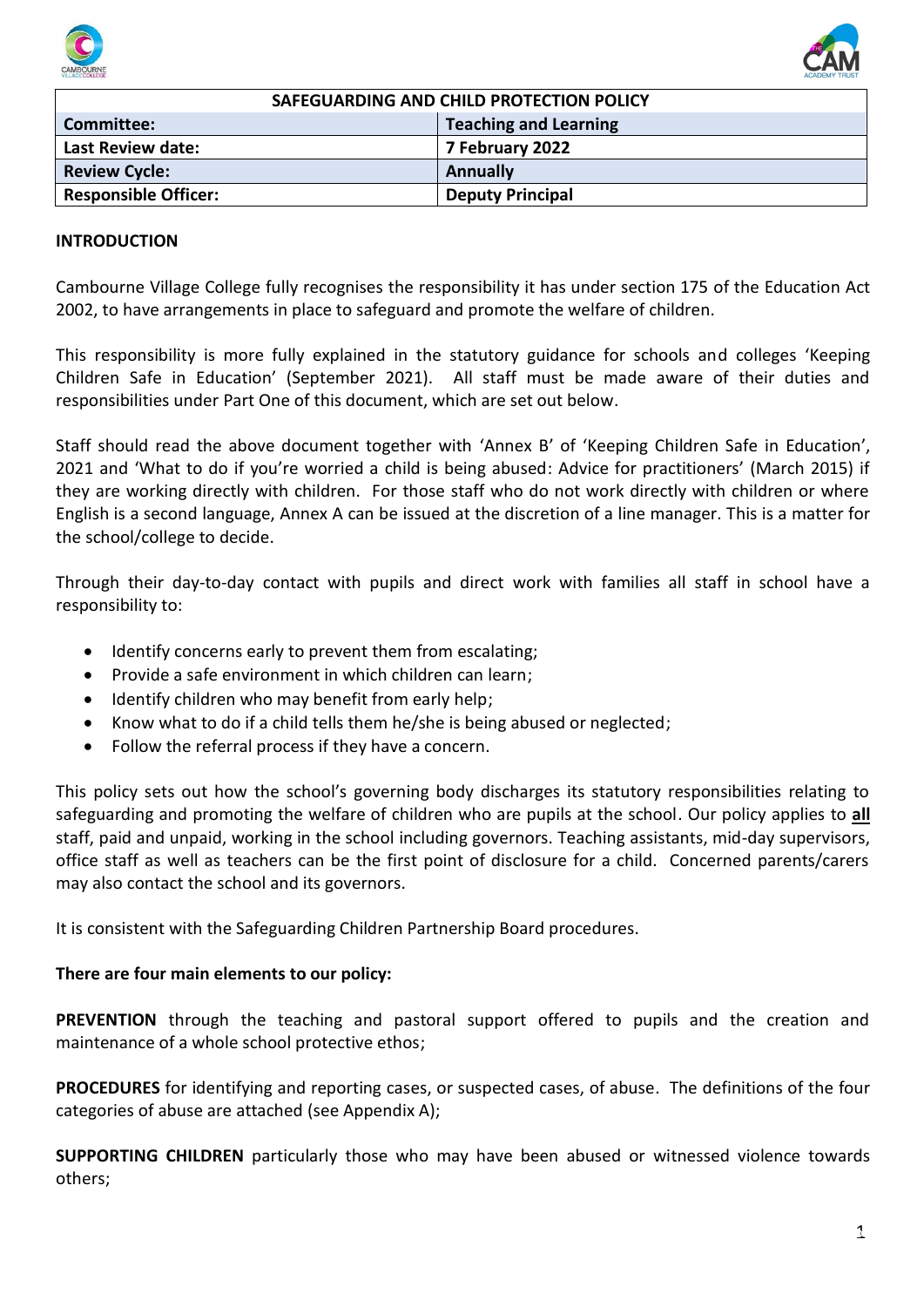



# **PREVENTING UNSUITABLE PEOPLE WORKING WITH CHILDREN**

Processes are followed to ensure that those who are unsuitable to work with children are not employed.

This policy is available to parents on request and is on the school website – [www.cambournevc.org](http://www.cambournevc.org/)

#### 1.0 **PREVENTION**

- 1.1 We recognise that high self-esteem, confidence, supportive friends and good lines of communication with a trusted adult help to protect children.
- 1.2 The school will therefore:
- 1.2.1 Establish and maintain an environment where children feel safe, including in a digital context, and are encouraged to talk and are listened to.
- 1.2.2 Ensure children know that there are adults in the school whom they can approach if they are worried or in difficulty and their concerns will be taken seriously and acted upon as appropriate.
- 1.2.3 Cambourne Village College will:

Incorporate into the curriculum, activities and opportunities which equip children with the skills they need to stay safer from abuse in all contexts, including:

- How to: determine whether other children, adults or sources of information are trustworthy: judge when a family, friend, intimate or other relationship is unsafe (and to recognise this in others' relationships); and, how to seek help or advice, including reporting concerns about others, if needed
- The characteristics of positive and healthy friendships
- That some types of behaviour within relationships are criminal, including violent behaviour and coercive control
- What constitutes sexual harassment and sexual violence and why these are always unacceptable
- About online risks, including that any material someone provides has the potential to be shared online and the difficulty of removing potentially compromising material placed online
- What to do and where to get support to report material or manage issues online
- The impact of viewing harmful content
- That specifically explicit material e.g. pornography presents a distorted picture of sexual behaviours, can damage the way people see themselves in relation to others and negatively affect how they behave towards sexual partners.
- That sharing and viewing indecent images of children (including those created by children) is a criminal offence which carries severe penalties including jail
- The concepts of, and laws relating to, sexual consent, sexual exploitation, abuse, grooming, coercion, control, harassment, rape, domestic abuse, forced marriage, honour-based abuse and FGM and how they can affect current and future relationships.
- How people can actively communicate and recognise consent from others, including sexual consent and how and when that can be withdrawn (in all contexts including online).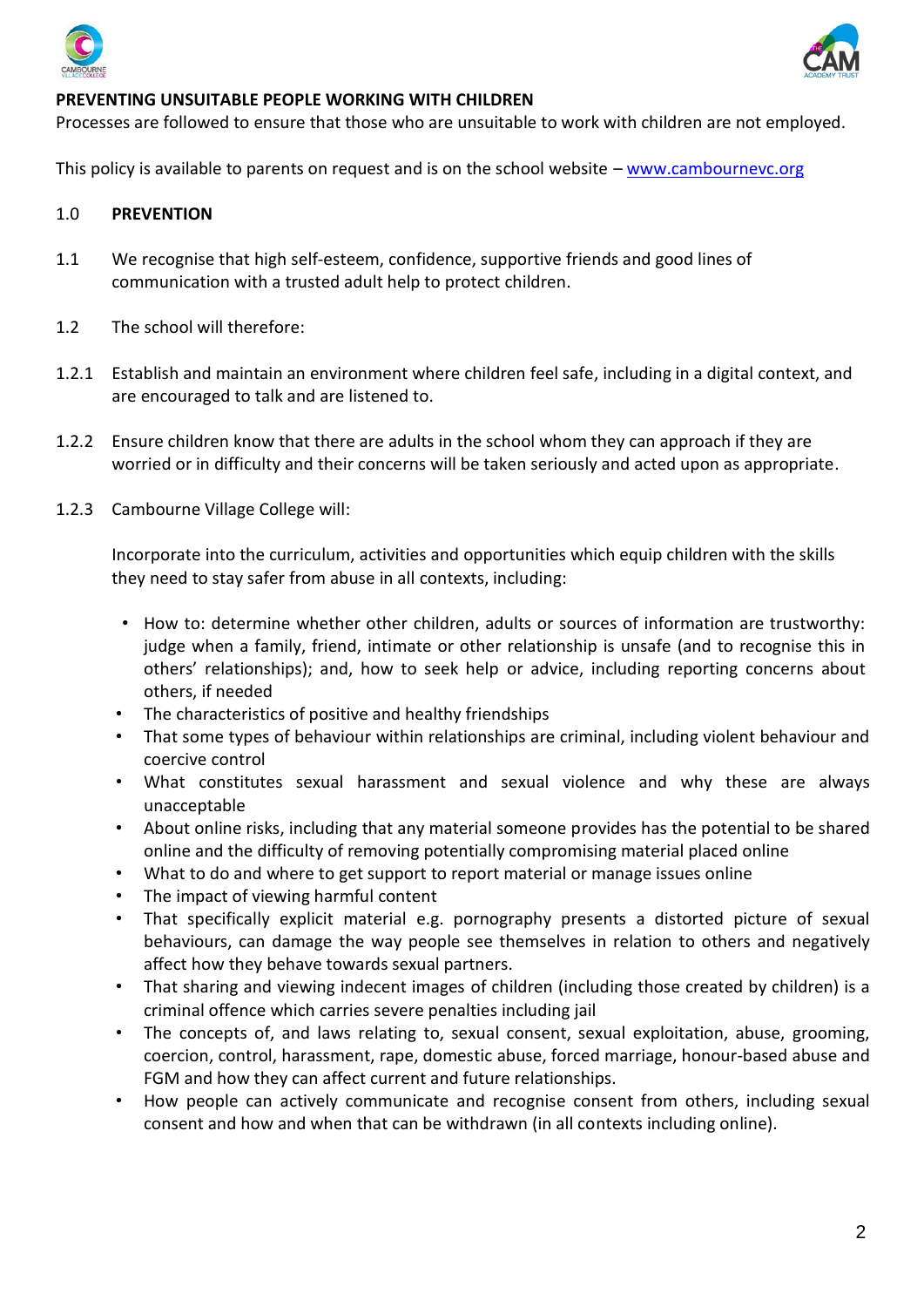



*1.2.3* We use the Safer Corridors Toolkit developed by the Cambridgeshire PHSE Service which supports schools and colleges in preventing and reducing sexual violence and harassment and responding to incidents.

### 2.0 **PROCEDURES**

2.1 We will follow the procedures set out in the Cambridgeshire and Peterborough Safeguarding Children Partnership Board 'Inter-Agency Procedures'. A copy of these procedures can be found on their website: <http://www.safeguardingcambspeterborough.org.uk/children-board/>

### **2.2.1 The Designated Safeguarding Lead is:**

Philippa Boyns – Deputy Principal – [Pboyns@Cambournevc.org](mailto:Pboyns@Cambournevc.org)

#### **2.2.2 The following members of staff have also received the Designated Safeguarding Lead training:**

James Rice – [Jrice@Cambournevc.org](mailto:Jrice@Cambournevc.org) Eleanor Newland – [Enewland@Cambournevc.org](mailto:Enewland@Cambournevc.org) Joanne Edwards – [JEdwards@cambournevc.org](mailto:JEdwards@cambournevc.org) Julie Barker - [Jubarker@Cambournevc.org](mailto:Jubarker@Cambournevc.org) Emily Smith – [Esmith@Cambournevc.org](mailto:Esmith@Cambournevc.org) Ross McWilliam – [RmcWilliam@Cambournevc.org](mailto:RmcWilliam@Cambournevc.org) Gurjit Carter – [Gcarter@Cambournevc.org](mailto:Gcarter@Cambournevc.org)

The **CAM-Safeguarding** email inbox can be accessed by all members of the CP team: [cam](mailto:cam-safeguarding@cambournevc.org)[safeguarding@cambournevc.org](mailto:cam-safeguarding@cambournevc.org)

#### **2.2.3 The nominated governor for Safeguarding and Child Protection is:**

Kris Stutchbury

#### 2.3 The *Governing body* will:

- 2.3.1 Appoint a senior member of staff, from the leadership team to the role of Designated Safeguarding Lead (DSL). The DSL will take lead responsibility for safeguarding and child protection. Whilst the activities of the DSL can be delegated to appropriately trained deputies, (Deputy Designated Safeguarding Lead, DDSL), the lead responsibility for safeguarding and child protection remains with the DSL and cannot be delegated.
- 2.3.2 Ensure that the role of DSL and DDSL is explicit in the role holder's job description.
- 2.3.3 Ensure that the DSL has the appropriate status and authority within the school to carry out the duties of the post. Give the DSL the time, funding, training, resources and support to provide advice and support to other staff on child welfare and child protection matters. (See 'Keeping Children Safe in Education, 2021, Annex C). Ensure that the DSL and deputies have undertaken the two day training provided by the Education Safeguarding Team and that this training is updated **at least every two years.**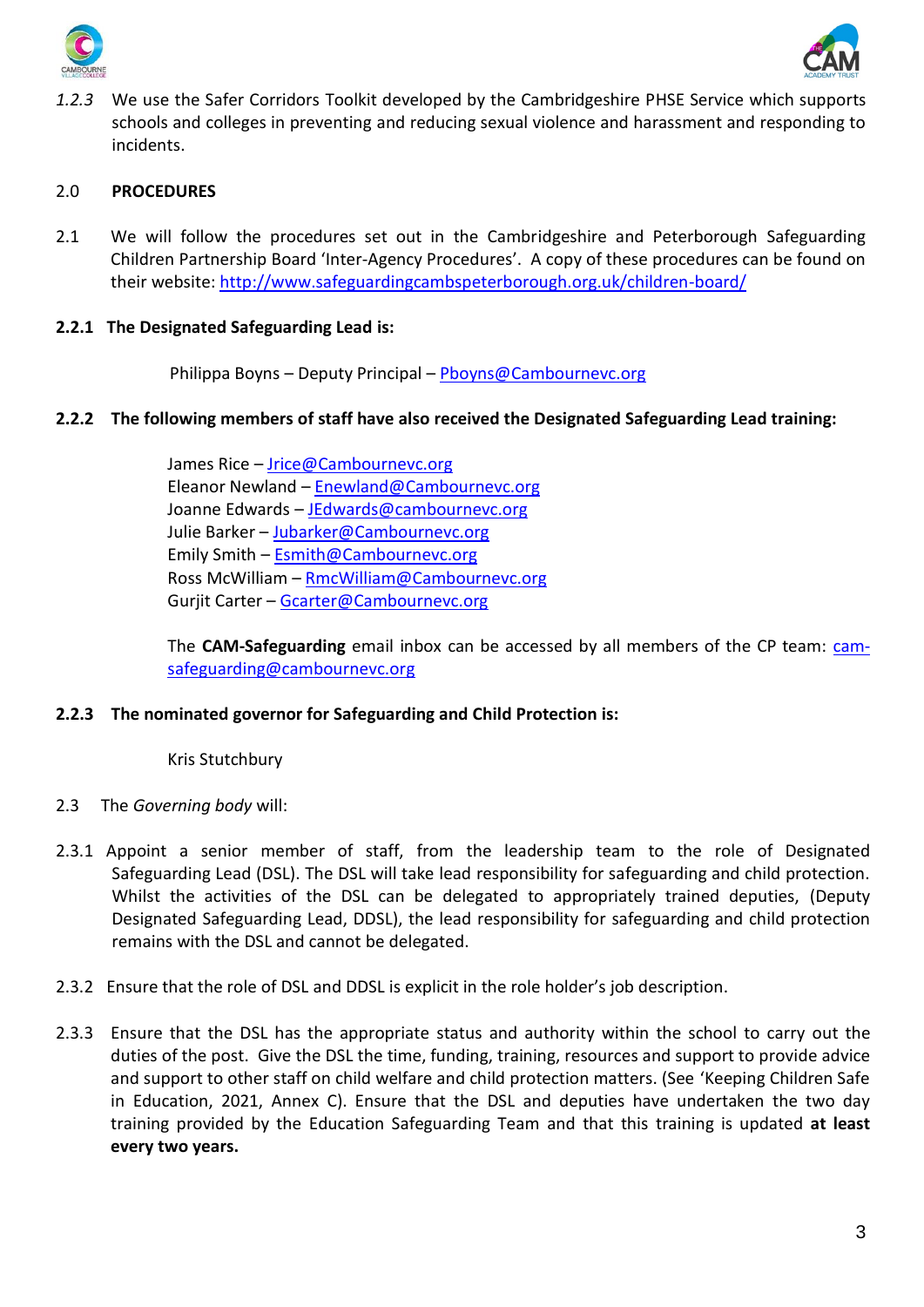



- 2.3.4 Ensure that in addition to the formal training set out above, the DSL and DDSLs refresh their knowledge and skills e.g. via bulletins, meetings or further reading **at least annually**.
- 2.3.5 Ensure that every member of staff, paid and unpaid, and the governing body knows who the Designated Safeguarding Leads and Deputies are and the procedures for passing on concerns from the **point of induction**.

*At Cambourne Village College staff members are required to complete immediately an online log of concern via MyConcern – the electronic reporting system used in school. If the member of staff is unable to log a concern using the electronic system, they should pass it verbally to a DSL/DDSL.*

2.3.6 Ensure that the DSL or DDSL are always available (during school hours, during term-time) to discuss any safeguarding concerns and that all staff are clear upon the course of action they must take if in exceptional circumstances the DSL and DDSL are not available.

*In the exceptional circumstances the DSL and DDSL are not available, staff should speak to a member of the senior leadership team.*

- 2.3.7 Liaise with the three safeguarding partners (Local Authority, clinical commissioning group and police) as appropriate and work with other agencies in line with Working Together to Safeguard Children, 2018.
- 2.3.7 Nominate a governor for safeguarding and child protection who has undertaken appropriate training.
- 2.3.8 Ensure every member of staff and every governor knows:
	- the name of the Designated Safeguarding Lead/Deputies and their role;
	- how to identify the signs of abuse and neglect;
	- how to pass on and record concerns about a pupil/student;
	- that they have an individual responsibility to be alert to the signs and indicators of abuse; and for referring safeguarding concerns to the DSL/DDSL;
	- that they have a responsibility to provide a safe environment in which children can learn;
	- where to find the Inter–Agency Procedures on the Safeguarding Children Partnership Board website;
	- their role in the early help process;
	- the process for making referrals to children's social care;
	- the safeguarding response to children who go missing in education.
- 2.3.9 Ensure all staff members undergo safeguarding and child protection training at induction. Ensure that staff training is regularly updated and that in addition to this training all staff members receive regular safeguarding and child protection updates as required **but at least annually.**
- 2.3.10 Ensure that **all** staff, paid and unpaid, recognise their duty and feel able to raise concerns about poor or unsafe practice in regard to children and that such concerns are addressed sensitively and effectively in a timely manner in accordance with agreed whistle-blowing policies.
- 2.3.11 Ensure that parents are informed of the responsibility placed on the school and staff in relation to child protection by setting out these duties on the school website.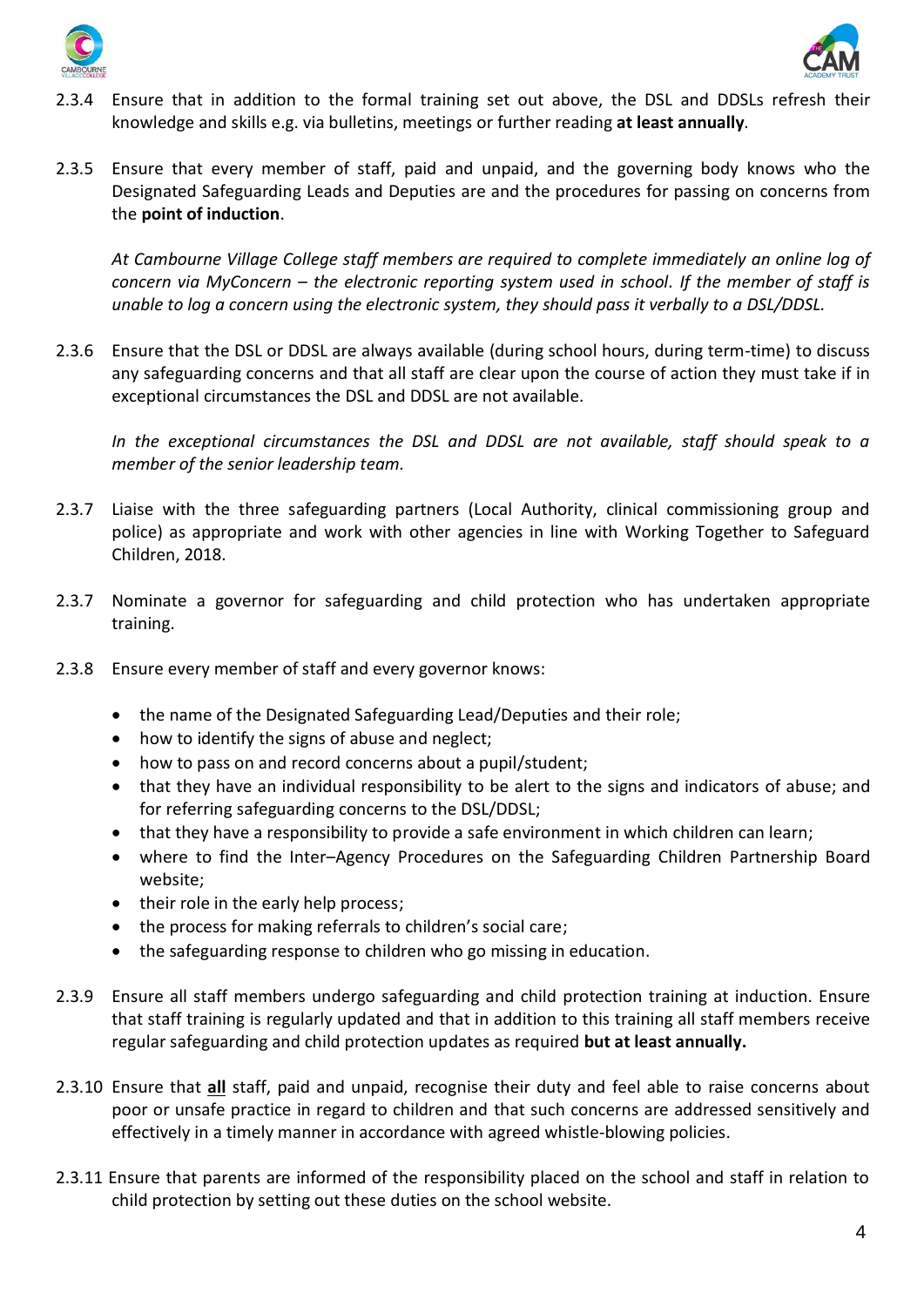



- 2.3.12 Ensure that this policy is available publicly either via the school website or via printed copy upon request.
- 2.3.13 Help promote educational outcomes by sharing the information about the welfare, safeguarding and child protection issues that children who have or have had a social worker are experiencing with teachers and school and college leadership staff.
- 2.3.14 Where pupils are educated off site or in alternative provision, the school and the provider will have clear procedures about managing safeguarding concerns between the two agencies. Confirmation will be obtained that the alternative provider has carried out appropriate safeguarding checks on individuals working at the establishment will be sought by the school.

*All students educated off site will have an IAEP and this would be prepared with support from the EIO. We will continue to liaise with all alternative provision settings to ensure that attendance and student welfare are considered regularly. If the alternative provision setting have any concerns, these will be raised with our attendance officer and the safeguarding team will then endeavour to carry out a home visit as required. If staff within Cambourne Village College are unable to access or carry out a welfare check, referrals to the appropriate statutory agencies will be made.*

# 2.4 **Liaison with Other Agencies**

The school will:

- 2.4.1 Work to develop effective links with relevant services to promote the safety and welfare of all pupils/students.
- 2.4.2 Co-operate as required, in line with 'Working Together to Safeguard Children,' (July 2018), with key agencies in their enquiries regarding child protection matters including attendance and providing written reports at child protection conferences and core groups.
- 2.4.3 Notify the relevant Social Care Team immediately if:
	- it should have to exclude a pupil who is subject to a Child Protection Plan (whether fixed term or permanently);
	- there is an unexplained absence of a pupil who is subject to a Child Protection Plan;
	- there is any change in circumstances to a pupil who is subject to a Child Protection Plan.
- 2.4.4 When a pupil who is subject to a child protection plan leaves, information will be transferred to the new school immediately. The Child Protection Chair and Social Work Team will also be informed.

# 2.5 **Record Keeping**

The school will:

2.5.1 Keep clear, detailed, accurate, written records of concerns about children (noting the date, event and action taken), even where there is no need to refer the matter to Social Care immediately.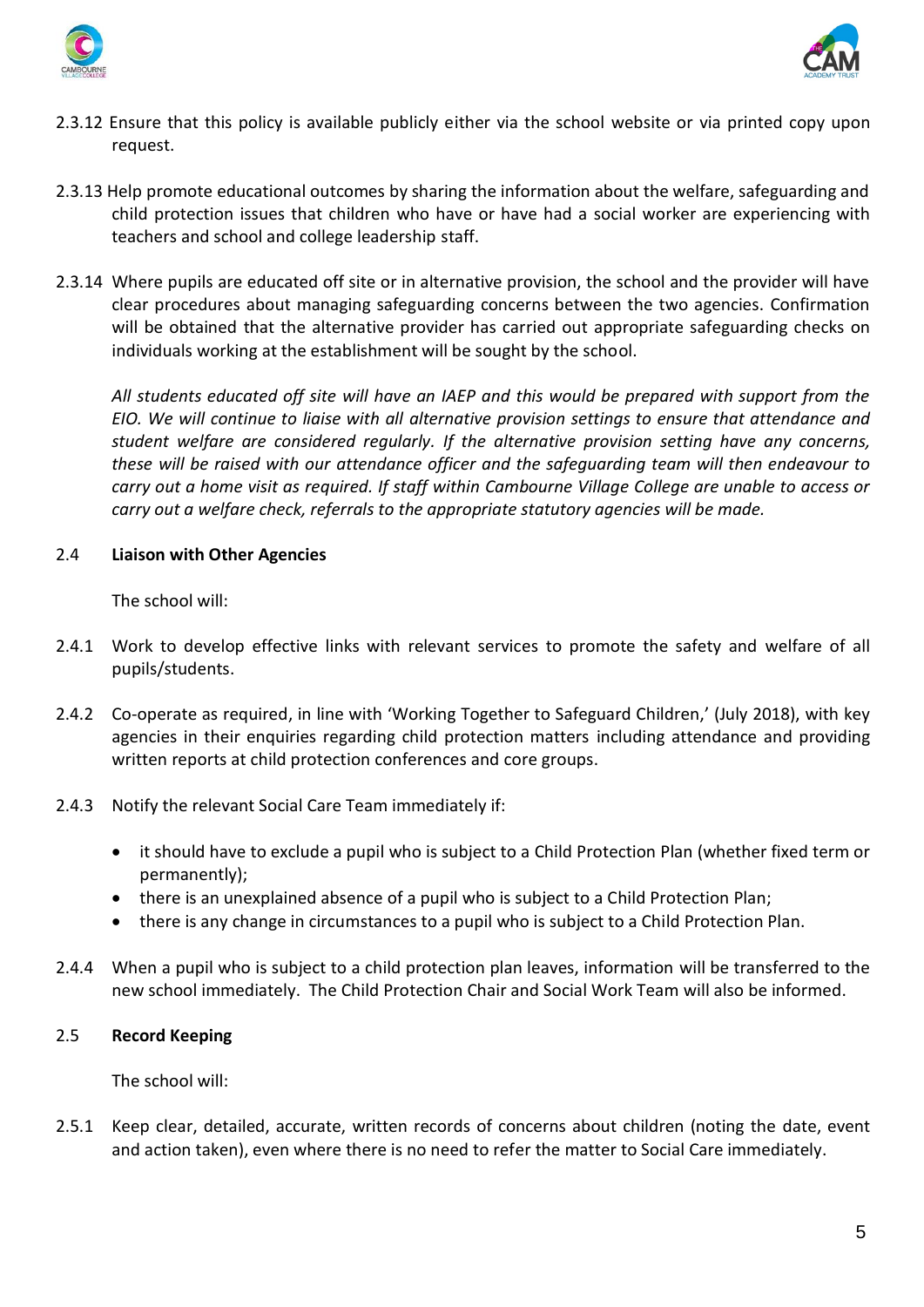



- 2.5.2 All concerns, discussions and decisions made, and the reasons for those decisions, will be recorded in writing. It is good practice to keep concerns and referrals in a separate safeguarding file for each child.
- 2.5.3 Records will include:
	- a clear and comprehensive summary of the concern;
	- details of how the concern was followed up and resolved;
	- a note of any action taken, decisions reached and the outcome.
- 2.5.4 Hardcopy safeguarding files are kept confidential and stored securely and electronic records are stored on an identified, purpose-built, secure platform (MyConcern).
- 2.5.5 Ensure all relevant safeguarding records are sent to the receiving school or establishment when a pupil moves schools, within five days, in accordance with 'Keeping Children Safe in Education, 2021, (page 148) and the Education Safeguarding Team's Guidance on Keeping and Managing Child Safeguarding Records.

The DSL will consider whether it would be appropriate to share information with the new school/college in advance of a child leaving.

2.5.6 Ensure all actions and decisions are led by what is considered to be in the best interests of the child.

#### 2.6 **Confidentiality and information sharing**

2.6.1 Information about children and their families is defined as 'special category data', i.e. information that identifies a living individual. Collection, storage and sharing of personal data is governed by the UK General Data Protection Regulations (UK GDPR) and the Data Protection Act 2018.

The school will:

- 2.6.2 Ensure staff and volunteers adhere to confidentiality protocols and that information is shared appropriately.
- 2.6.3 Ensure staff are aware that they have a professional responsibility to share information with other agencies in order to safeguard children, (as set out in 'Information sharing; Advice for practitioners providing safeguarding services to children, young people, parents and carers,' DfE, July 2018).
- 2.6.4 Ensure that if a member of staff receives a Subject Access Request (under the Data Protection Act 2018) from a pupil or parent they will refer the request to the DSL or Headteacher.
- 2.6.5 Ensure staff are clear with children that they cannot promise to keep secrets.

The Designated Safeguarding Lead/Deputies will:

2.6.6 Disclose information about a pupil to other members of staff on a 'need to know' basis. Parental consent may be required.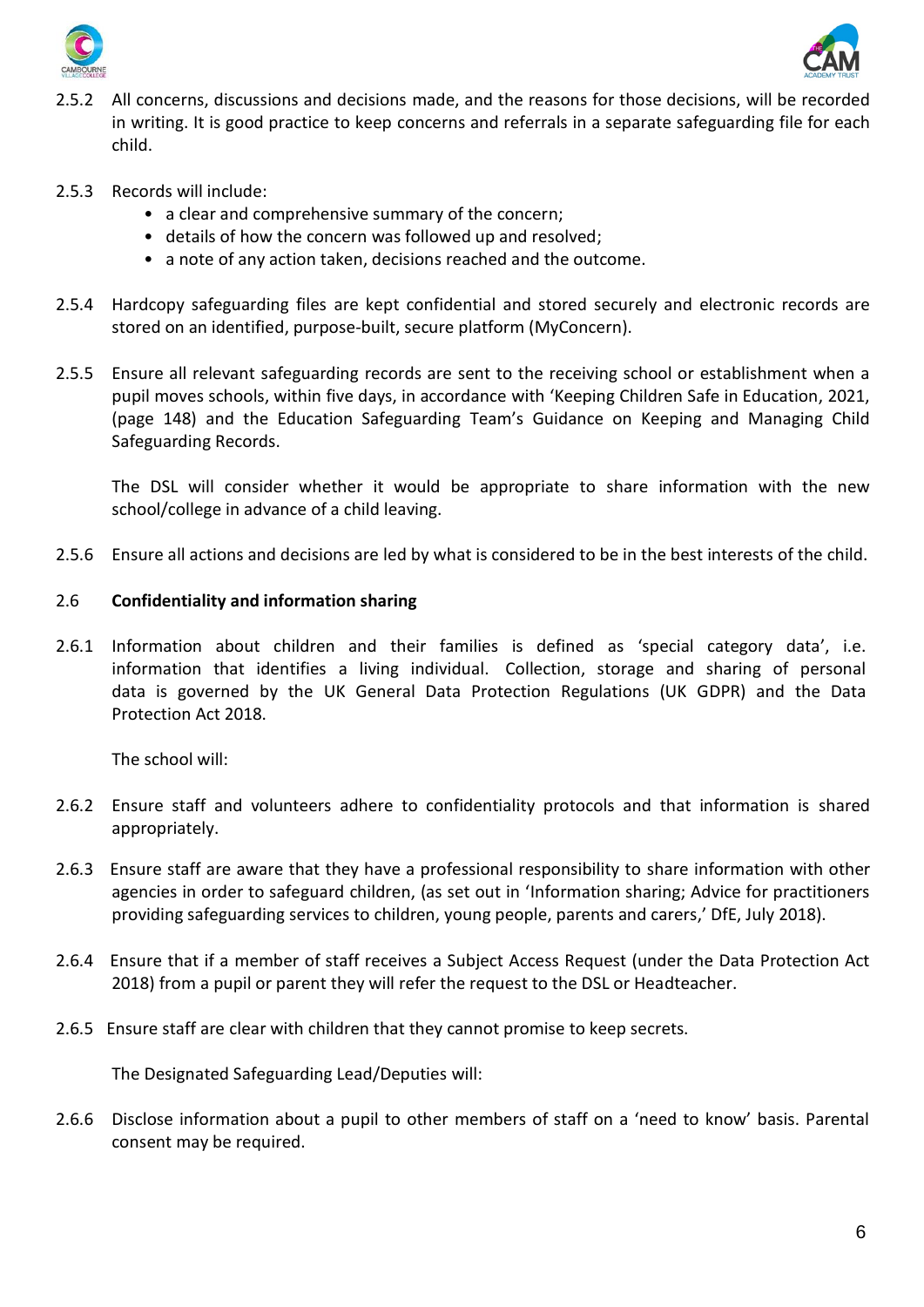



- 2.6.7 Aim to gain consent to share information and be mindful of situations where to do so would place a child at increased risk of harm. Information may be shared without consent if a person believes that there is good reason to do so, and that the sharing of information will enhance the safeguarding of a child in a timely manner.
- 2.6.8 Record when decisions are made to share or withhold information, who information has been shared with and why. (See 'Working Together to Safeguard Children,' July 2018)
- 2.6.9 In cases where the 'serious harm test' is met, schools must withhold providing the data in compliance with schools' obligations under the Data Protection Act 2018 and the UK GDPR. Where in doubt schools should seek independent legal advice.
- 2.6.10 Seek advice about confidentiality from outside agencies if required. (See 'Information sharing; Advice for practitioners providing safeguarding services to children, young people, parents and carers,' DfE, July 2018).

### 2.7 **Communication with Parents/Carers**

The school will:

- 2.7.1 Ensure that parents/carers are informed of the responsibility placed on the school and staff in relation to child protection by setting out its duties on the school website.
- 2.7.2 Undertake appropriate discussion with parents/carers prior to involvement of another agency unless the circumstances preclude this action.
- 2.7.3 Discuss with Children's Social Care if the college believes that notifying parents could place the child or another person at immediate risk of harm or prejudice the prevention or detection of crime.
- 2.7.4 Record what discussions have taken place with parents or if a decision has been made not to discuss it with parents, the rationale must be recorded. Records may subsequently be disclosable to relevant partner agencies if Child Protection proceedings commence.

#### **2.8 Peer on Peer Abuse**

We recognise that peer on peer abuse can manifest itself in many ways. This can include but is not limited to: bullying (including cyberbullying, prejudice-based and discriminatory bullying); abuse within intimate partner relationships; physical abuse such as hitting, kicking, shaking, biting, hair pulling, or otherwise causing physical harm; sexual violence and sexual harassment; consensual and non-consensual sharing of nudes and semi-nudes images and/or videos; causing someone to engage in sexual activity without consent, such as forcing someone to strip, touch themselves sexually, or to engage in sexual activity with a third party; upskirting part of the Voyeurism (Offences) Act, April 2019) and initiation/ hazing type violence and rituals. Addressing inappropriate behaviour (even if it appears to be relatively innocuous) can be an important intervention that helps prevent problematic, abusive and/or violent behaviour in the future.

2.8.1 All forms of peer on peer abuse are unacceptable and will be taken seriously.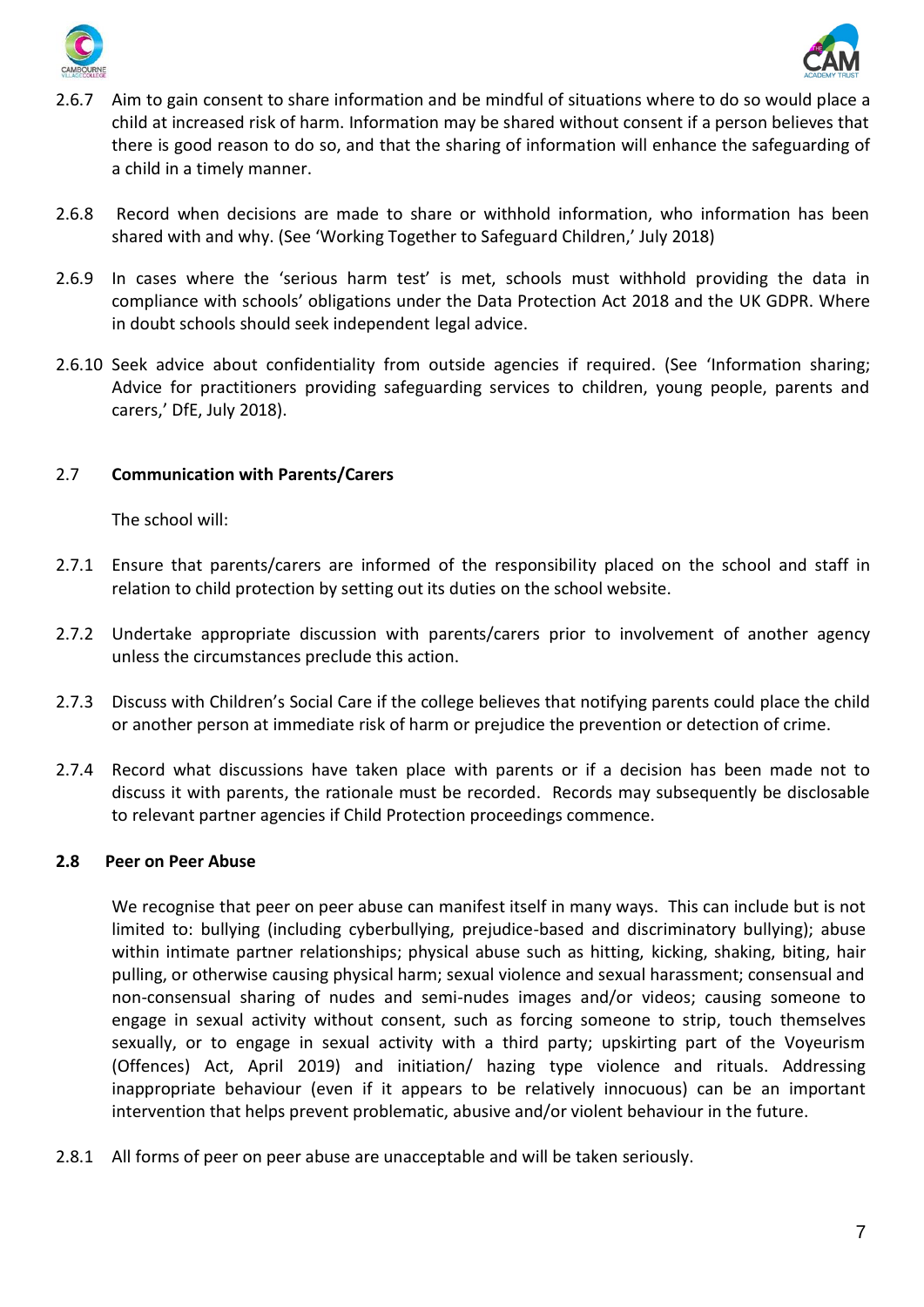



The school will therefore:

- 2.8.2 Create a whole school protective ethos in which peer on peer abuse, including sexual violence and sexual harassment will not be tolerated.
- 2.8.3 Provide training for staff about recognising and responding to peer on peer abuse, including raising awareness of the gendered nature of peer abuse, with girls more likely to be victims and boys perpetrators.
- 2.8.4 Ensure that staff do not dismiss instances of peer on peer abuse, including sexual violence and sexual harassment as an inevitable part of growing up.
- 2.8.5 Include within the curriculum, information and materials that support children in keeping themselves safe from abuse, including abuse from their peers and online.
- 2.8.6 Provide high quality Relationship, Sex and Health Education (RSHE) and/or enrichment programmes including teaching about consent.
- 2.8.7 Ensure that staff members follow the procedures outlined in this policy when they become aware of peer on peer abuse.
- 2.8.8 Staff should be aware that some groups are potentially more at risk. Evidence shows girls, children with special educational needs and disabilities (SEND) and LGBT children are at greater risk.

### 2.9 **Dealing with Sexual Violence and Sexual Harassment between children**

2.9.1 Sexual violence and sexual harassment can occur between two children of any age and sex from primary to secondary stage and into colleges. It can also occur online. It can also occur through a group of children sexually assaulting or sexually harassing a single child or a group of children.

Children who are victims of sexual violence and sexual harassment will likely find the experience stressful and distressing. This will, in all likelihood, adversely affect their educational attainment and will be exacerbated if the alleged perpetrator(s) attends the same school or college. Sexual violence and sexual harassment exist on a continuum and may overlap, they can occur online and face to face (both physically and verbally) and are never acceptable.

The school will:

- 2.9.2 Be clear that sexual violence and sexual harassment will not be tolerated.
- 2.9.3 Provide training for staff on how to manage a report of sexual violence or sexual harassment.
- 2.9.4 Make decisions on a case-by-case basis.
- 2.9.5 Reassure victims that they are being taken seriously, offer appropriate support and take the wishes of the victim into account when decision making.
- 2.9.6 Implement measures to keep the victim, alleged perpetrator and if necessary other children and staff members, safe. Record any risk assessments and keep them under review.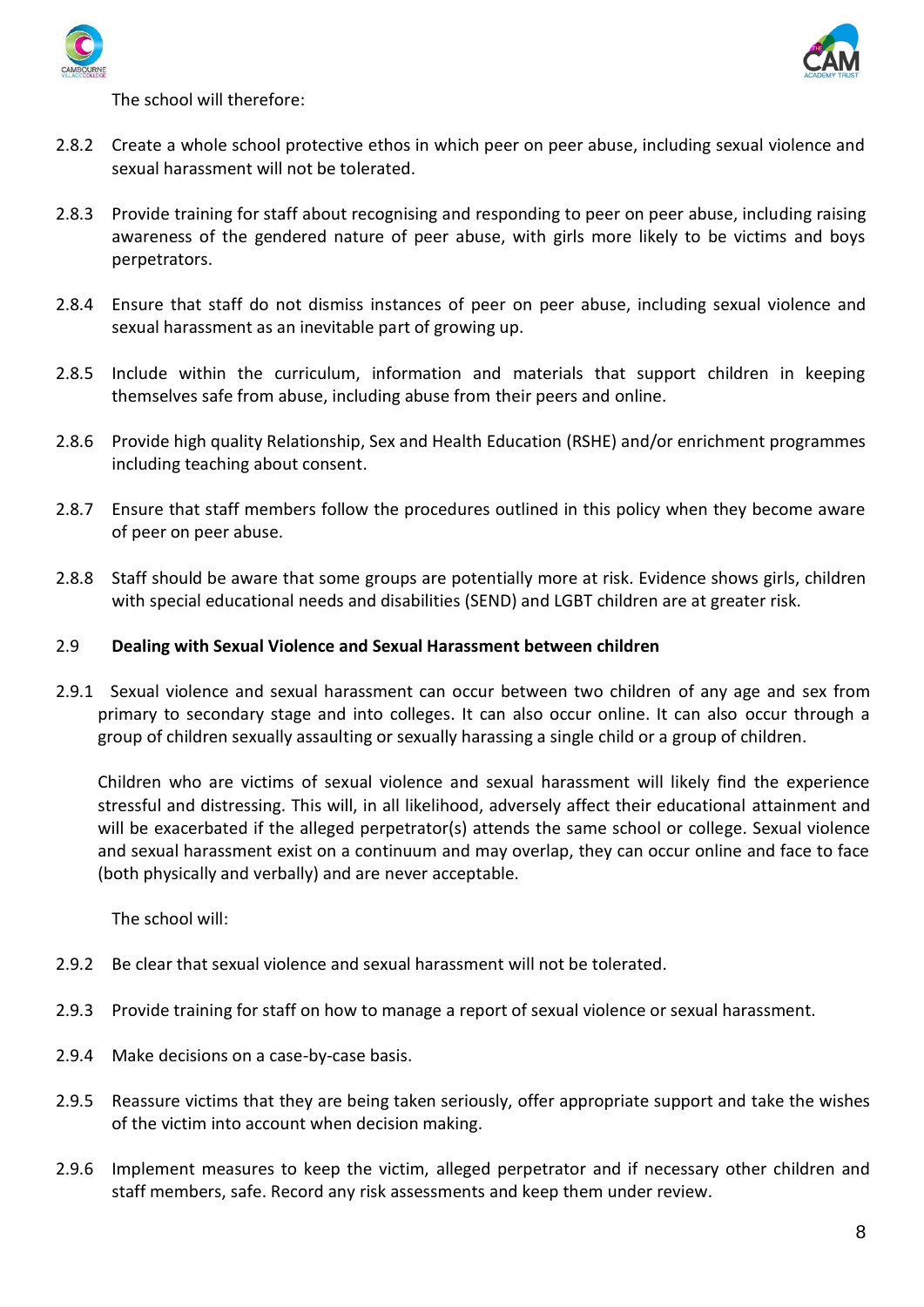



- 2.9.7 Give consideration to the welfare of both the victim(s) and perpetrator(s) in these situations.
- 2.9.8 Liaise closely with external agencies, including police and social care, when required.
- 2.9.9 Refer to 'Keeping Children Safe in Education Part Five', 2021, 'Sexual violence and sexual harassment between children in schools and colleges,' (DfE, September, 2021) for full details of procedures to be followed in such cases. Also see 'Sharing nudes and semi-nudes: advice for education settings working with children and young people' (UKCIS, December 2020)

#### **3.0 SUPPORTING CHILDREN**

The school recognises that **any** child may be subject to abuse and that mental health problems can, in some cases, be an indicator that a child has suffered or is at risk of suffering abuse, neglect or exploitation and as such will support all children by:

- 3.1 Providing curricular opportunities to encourage self-esteem and self-motivation.
- 3.2 Creating an ethos that actively promotes a positive, supportive and safe environment and values the whole community.
- 3.3 Applying the school's behaviour policy effectively. All staff will agree on a consistent approach, which focuses on the behaviour of the child but does not damage the pupil's sense of self-worth. The school will ensure that the pupil knows that some behaviour is unacceptable, but s/he is valued and not to be blamed for any abuse which has occurred.
- 3.4 Liaising with the senior mental health lead where safeguarding concerns are linked to mental health in school/college for advice on case management.
- 3.5 Liaising with other agencies which support the pupil such as Social Care, Child and Adolescent Mental Health Services, Cambridgeshire Sexual Behaviour Service or Early Help Teams.
- 3.6 Promoting supportive engagement with parents and/or carers in safeguarding and promoting the welfare of children, including where families may be facing challenging circumstances
- 3.7 The school recognises that whilst **any** child may benefit from early help, staff are encouraged to consider the wider environmental factors present in a child's life which could pose a threat to their welfare or safety, (contextual safeguarding). Staff are required to be particularly alert to the potential need for early help for children in particular circumstances. Please see pages  $8 - 9$  of Keeping Children Safe in Education, 2021 for the complete list. The list includes:

#### 3.6.1 **Children with Disabilities, Additional Needs or Special Educational Needs**

We recognise that, statistically, children with additional needs, special educational needs, emotional and behavioural difficulties and disabilities are most vulnerable to abuse. School staff who deal with children with complex and multiple disabilities and/or emotional and behavioural problems should be particularly sensitive to indicators of abuse*.*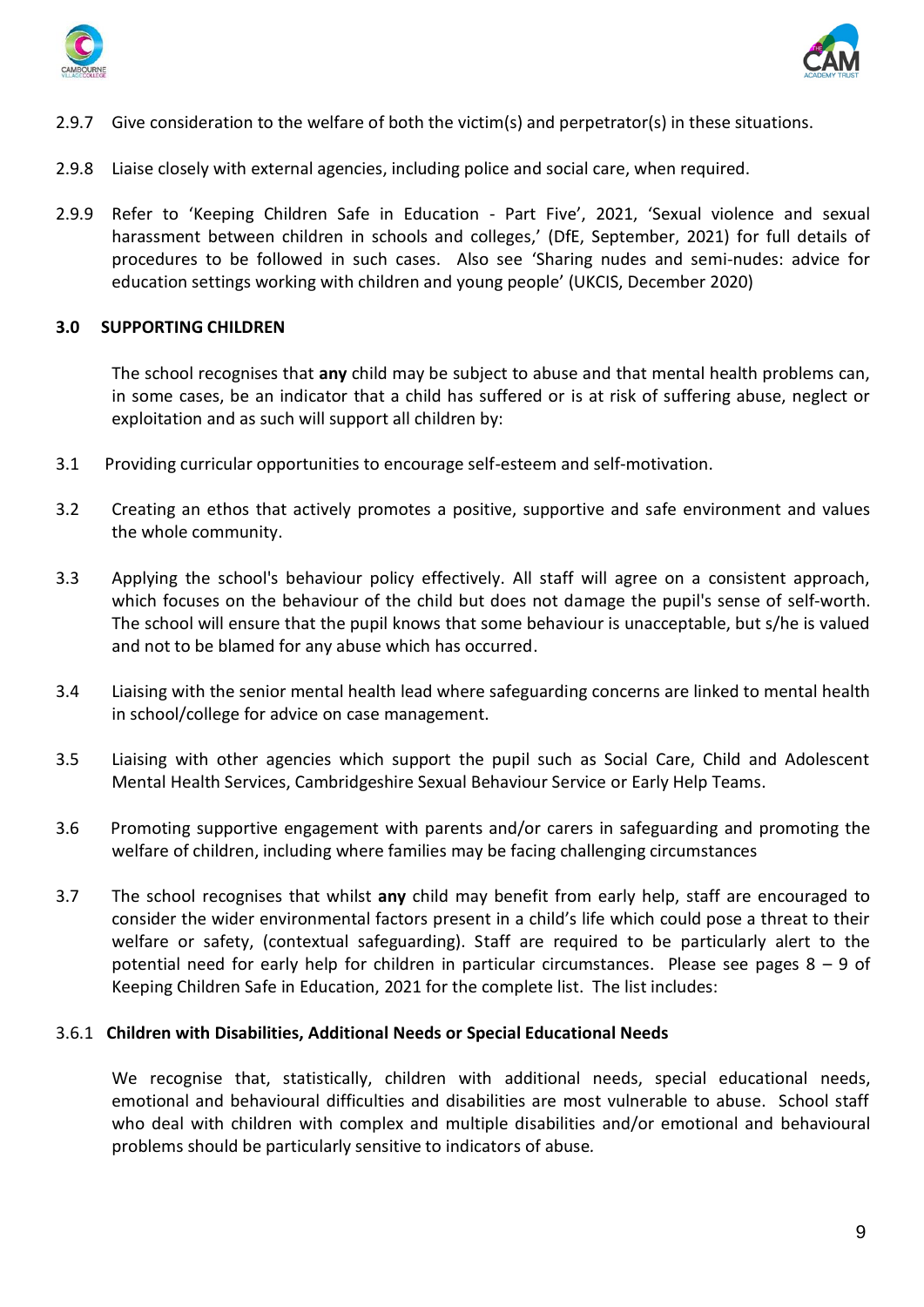



The school has pupils with emotional and behavioural difficulties and/or challenging behaviours. The school will support staff to decide appropriate strategies that will reduce anxiety for the individual child and raise self–esteem as part of an overall behaviour support plan agreed with parents/carers.

As part of the PSHE curriculum staff will teach children personal safety skills commensurate with their age, ability and needs. Children will be taught personal safety skills such as: how to recognise if they are feeling unsafe including within family relationships and friendships; how to ask for help; the difference between safe and unsafe secrets; the difference between safe and unsafe physical contact; and how to recognise and manage risk including in a digital context. An outline of the lesson content is published on the school website and lesson plans will be shared with parents on request, so that these skills can be supported at home.

The school has pupils who may have communication difficulties and we are aware that they are vulnerable to abuse because they are unable to express themselves to others. Instead, such children will often exhibit changes in behaviours or signs and indicators of abuse recognised by staff with a good knowledge of the child.

Where necessary, the school will provide additional training to staff in the use of Makaton, PECS or other communication systems. Supervision by senior managers will be vigilant to create a protective ethos around the child.

We promote high standards of practice, including ensuring that disabled children know how to raise concerns, and have access to a range of adults with whom they can communicate.

#### 3.6.2 **Young Carers**

The school recognises that children who are living in a home environment which requires them to act as a young carer for a family member or a friend, who is ill, disabled or misuses drugs or alcohol can increase their vulnerability and that they may need additional support and protection.

School will: seek to identify young carers; offer additional support internally; signpost to external agencies; be particularly vigilant to the welfare of young carers and follow the procedures outlined in this policy, referring to Early Help or Social Care as required if concerns arise.

# 3.6.3 **Children at Risk of Criminal Exploitation**

Criminal exploitation of children is a form of harm that is a typical feature of county lines activity. Drug networks or gangs exploit children and young people to carry drugs and money from urban areas to suburban and rural areas. Exploitation can occur even if activity appears to be consensual.

All staff will consider whether children are at risk of abuse or exploitation in situations outside their families. School will address indicators of child criminal exploitation with staff through training. Staff will follow the procedures outlined in this policy if concerns of criminal exploitation arise.

The Designated Safeguarding Lead will complete Safeguarding Children Partnership Board's [Exploitation Risk Assessment and Management Tool](http://www.safeguardingcambspeterborough.org.uk/wp-content/uploads/2018/05/Exploitation-CSECCE-Risk-Assessment-Tool.docx) and refer to Social Care if there is a concern that a young person may be at risk of criminal exploitation.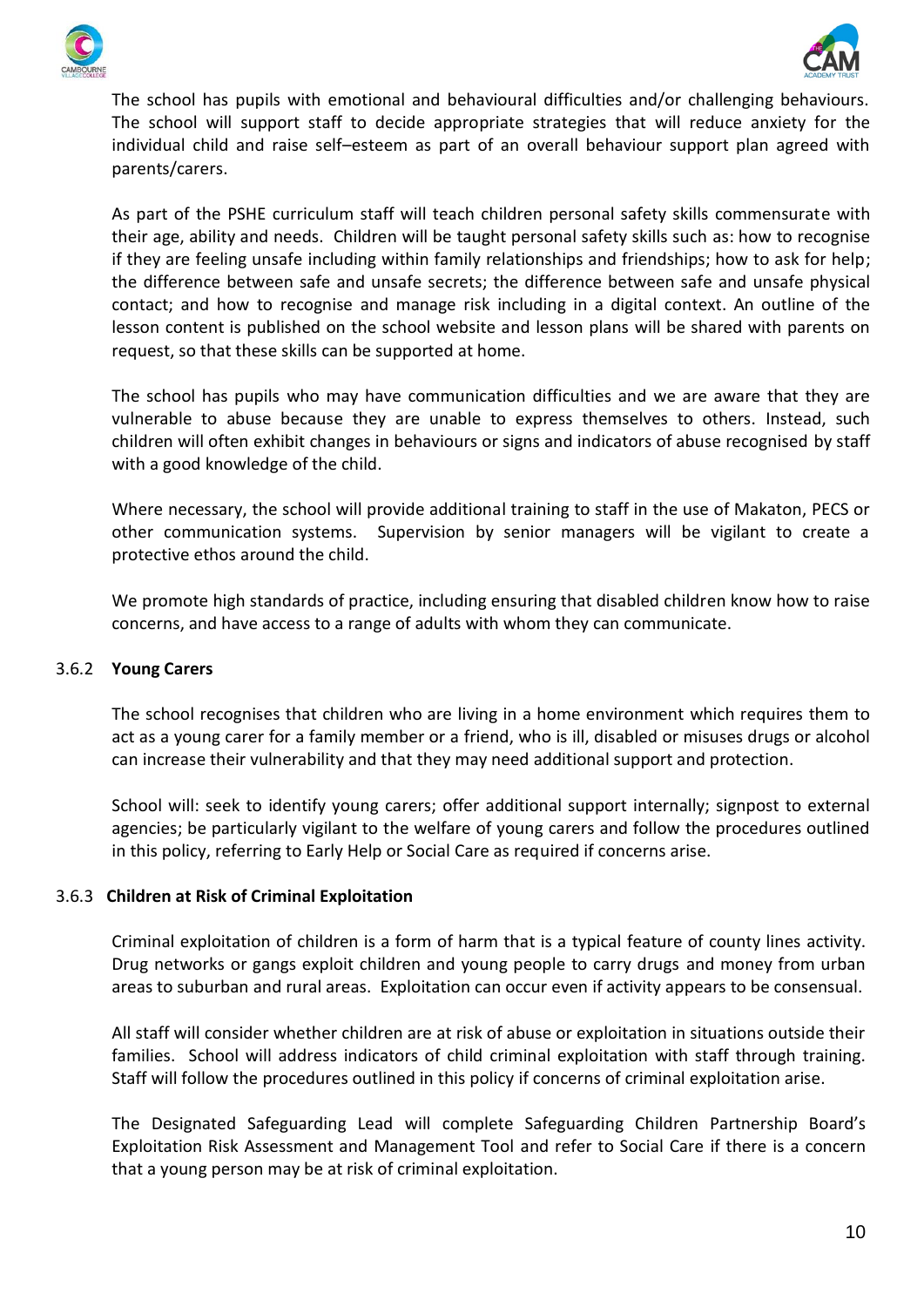



The school recognises that young people who go missing can be at increased risk of child criminal exploitation, modern slavery and/or trafficking and has procedures in place to ensure appropriate response to children and young people who go missing, particularly on repeat occasions.

### 3.6.4 **Children Frequently Missing Education**

School recognises that children going missing, particularly repeatedly, can act as a warning sign of a range of safeguarding possibilities including abuse, neglect, child sexual exploitation and child criminal exploitation, modern slavery, mental health problems, risk of substance abuse, risk of travelling to conflict zones, and risk of FGM or forced marriage.

The school monitors attendance of individual pupils closely, as outlined in the Attendance Policy, and analyses patterns of absence to aid early identification of concerning patterns of absence.

The school endeavors to hold more than one emergency contact for each pupil to provide additional options to make contact with a responsible adult when a child missing education is identified as a welfare and/or safeguarding concern.

When a child is missing from education, the school follows the procedure as set out in Cambridgeshire's Children Missing Education guidance. The school will inform Social Care if a missing child is subject to a Child Protection Plan or there have been ongoing concerns.

#### 3.6.5 **Children Misusing Drugs or Alcohol**

The discovery that a young person is misusing legal or illegal substances or reported evidence of their substance misuse is not necessarily sufficient in itself to initiate child protection proceedings but the school will consider such action in the following situations:

When there is evidence or reasonable cause:

- To believe the young person's substance misuse may cause him or her to be vulnerable to other abuse such as sexual abuse;
- To believe the pupil's substance related behaviour is a result of abuse or because of pressure or incentives from others, particularly adults;
- Where the misuse is suspected of being linked to parent/carer substance misuse.
- Where the misuse indicates an urgent health or safeguarding concern
- Where the child is perceived to be at risk of harm through any substance associated criminality

#### 3.6.6 **Children at Risk of Child Sexual Exploitation**

Child sexual exploitation (CSE) is a form of child sexual abuse. It occurs where an individual or group takes advantage of an imbalance of power to coerce, manipulate or deceive a child or young person under the age of 18 into sexual activity (a) in exchange for something the victim needs or wants, and/or (b) for the financial advantage or increased status of the perpetrator or facilitator. The victim may have been sexually exploited even if the sexual activity appears consensual. Child sexual exploitation does not always involve physical contact; it can also occur through the use of technology.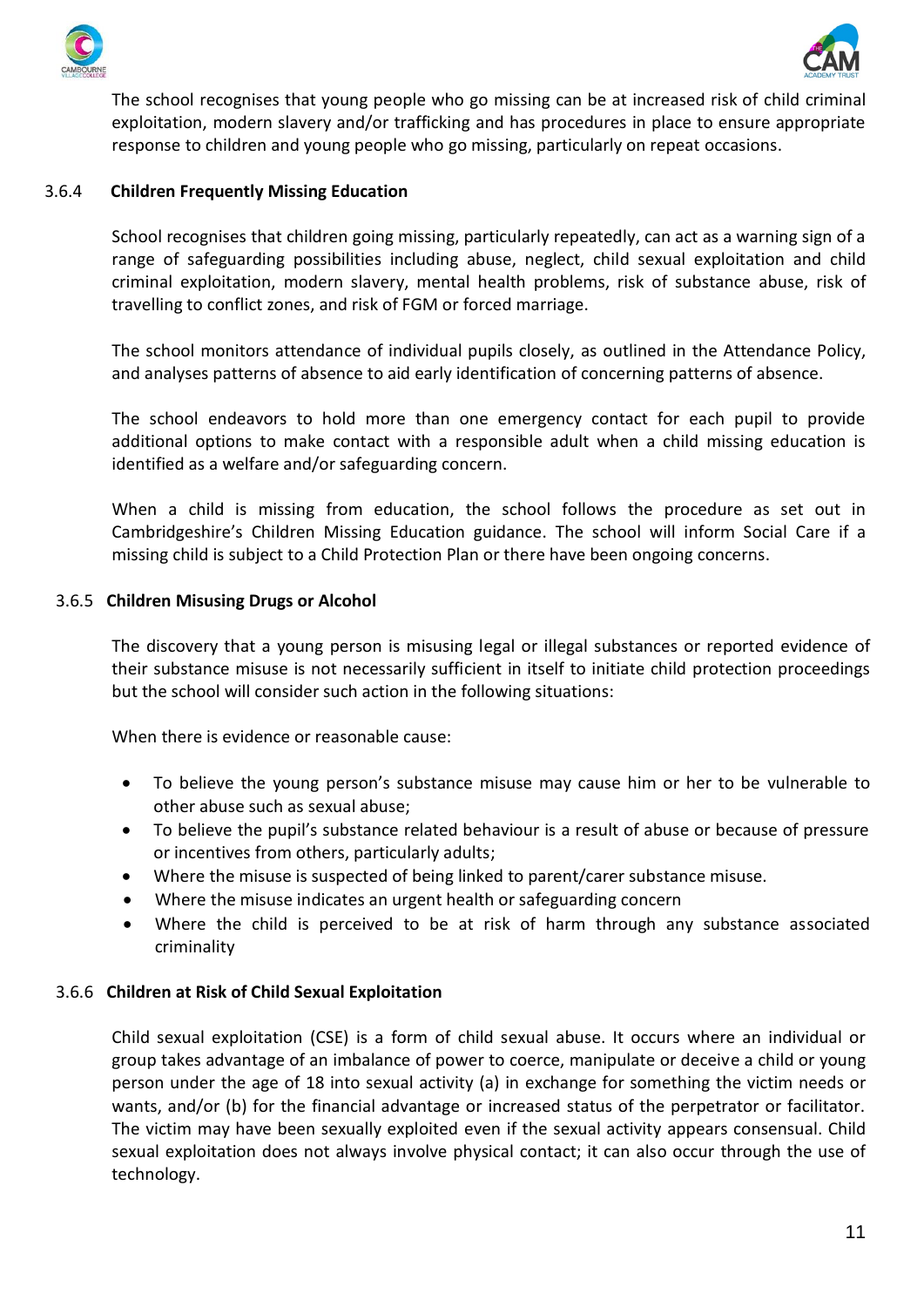



CSE can be a one-off occurrence or a series of incidents over time and range from opportunistic to complex organised abuse. It can involve force and/or enticement-based methods of compliance and may, or may not, be accompanied by violence or threats of violence.

Potential indicators of sexual exploitation will be addressed within staff training, including raising awareness with staff that some young people who are being sexually exploited do not show any external signs of abuse and may not recognise it as abuse. Staff will follow the procedures outlined in this policy if concerns of child sexual exploitation arise.

The Designated Safeguarding Lead will complete the Safeguarding Children Partnership Board's [Exploitation Risk Assessment and Management](http://www.safeguardingcambspeterborough.org.uk/wp-content/uploads/2018/05/Exploitation-CSECCE-Risk-Assessment-Tool.docx) Tool and refer to Social Care if there is a concern that a young person may be at risk of CSE.

The school recognises that young people who go missing can be at increased risk of sexual exploitation and has procedures in place to ensure appropriate response to children and young people who go missing, particularly on repeat occasions.

### 3.6.7 **Children Living with Substance Misusing Parents/Carers**

Misuse of drugs and/or alcohol is strongly associated with Significant Harm to children, especially when combined with other features such as domestic violence.

When the school receives information about drug and alcohol abuse by a child's parents/carers they will follow appropriate procedures.

This is particularly important if the following factors are present:

- Use of the family resources to finance the parent's dependency, characterised by inadequate food, heat and clothing for the children
- Children exposed to unsuitable caregivers or visitors, e.g. customers or dealers
- The effects of alcohol leading to an inappropriate display of sexual and/or aggressive behaviour
- Chaotic drug and alcohol use leading to emotional unavailability, irrational behaviour and reduced parental vigilance
- Disturbed moods as a result of withdrawal symptoms or dependency
- Unsafe storage of drugs and/or alcohol or injecting equipment
- Drugs and/or alcohol having an adverse impact on the growth and development of the unborn child

#### 3.6.8 **Children Living with Domestic Abuse**

The Domestic Abuse Act 2021 introduces the first ever statutory definition of domestic abuse and recognises the impact of domestic abuse on children, as victims in their own right, if they see, hear or experience the effects of abuse.

All children can witness and be adversely affected by domestic abuse in the context of their home life where domestic abuse occurs between family members. Experiencing domestic abuse and/or violence can have a serious, long lasting emotional and psychological impact on children. In some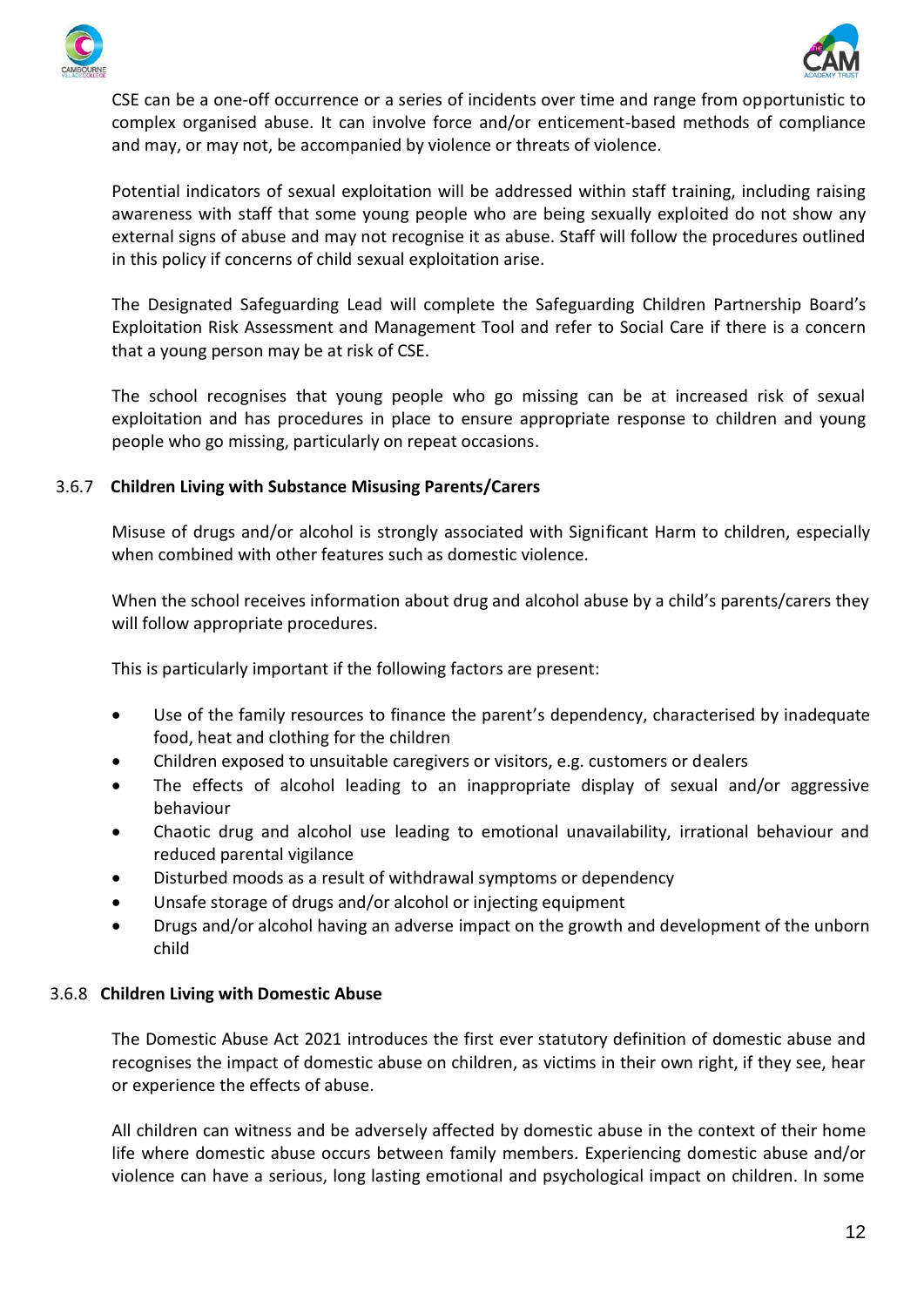



cases, a child may blame themselves for the abuse or may have had to leave the family home as a result.

Young people can also experience domestic abuse within their own intimate relationships. This form of peer on peer abuse is sometimes referred to as 'teenage relationship abuse'. Depending on the age of the young people, this may not be recognised in law under the statutory definition of 'domestic abuse' (if one or both parties are under 16).

Domestic Abuse is defined as any incident or pattern of incidents of controlling, coercive or threatening behaviour, violence or abuse between those aged 16 or over who are 'personally connected' regardless of gender or sexuality. This can encompass but is not limited to the following types of abuse: psychological, physical, sexual, financial and emotional, coercive or controlling behaviour.

The school recognises that where there is Domestic Abuse in a family, the children/young people will always be affected; the longer the violence continues, the greater the risk of significant and enduring harm, which they may carry with them into their adult life and relationships. Domestic Abuse can also affect children in their personal relationships as well as in the context of home life.

Staff will follow the procedures outlined in this policy if concerns of Domestic Abuse arise. The school will vigilantly monitor the welfare of children living in domestic abuse households, offer support to them and contribute to any Multi-Agency Risk Assessment Conference (MARAC) safety plan as required.

At Cambourne Village College we are working in partnership with Cambridgeshire Police and Cambridgeshire County Council to identify and provide appropriate support to pupils who have experienced domestic abuse in their home; this scheme is called Operation Encompass.

In order to achieve this, Cambridgeshire's Education Safeguarding Team will share police information of all domestic incidents, where one of our pupils has been present, with the Designated Safeguarding Lead(s) (DSL)/Domestic Abuse (DA) Lead.

On receipt of any information, the DSL/DA Lead will decide on the appropriate support the child may require. The Operation Encompass information is stored in line with all other confidential safeguarding and child protection information. All information sharing and resulting actions will be undertaken in accordance with the 'Cambridgeshire and Peterborough Joint Agency Protocol for Domestic Abuse – Notifications to Schools, Colleges and Early Years settings'.

#### 3.6.9 **Children at risk of 'Honour- Based' Abuse including Female Genital Mutilation**

So called 'honour-based' abuse (HBA) encompasses incidents which have been committed to protect or defend the honour of the family and/or community, including breast ironing, female genital mutilation (FGM) and forced marriage. The school takes these concerns seriously and staff are made aware of the possible signs and indicators that may alert them to the possibility of HBA through training. Staff are required to treat all forms of HBA as abuse and follow the procedures outlined in this policy.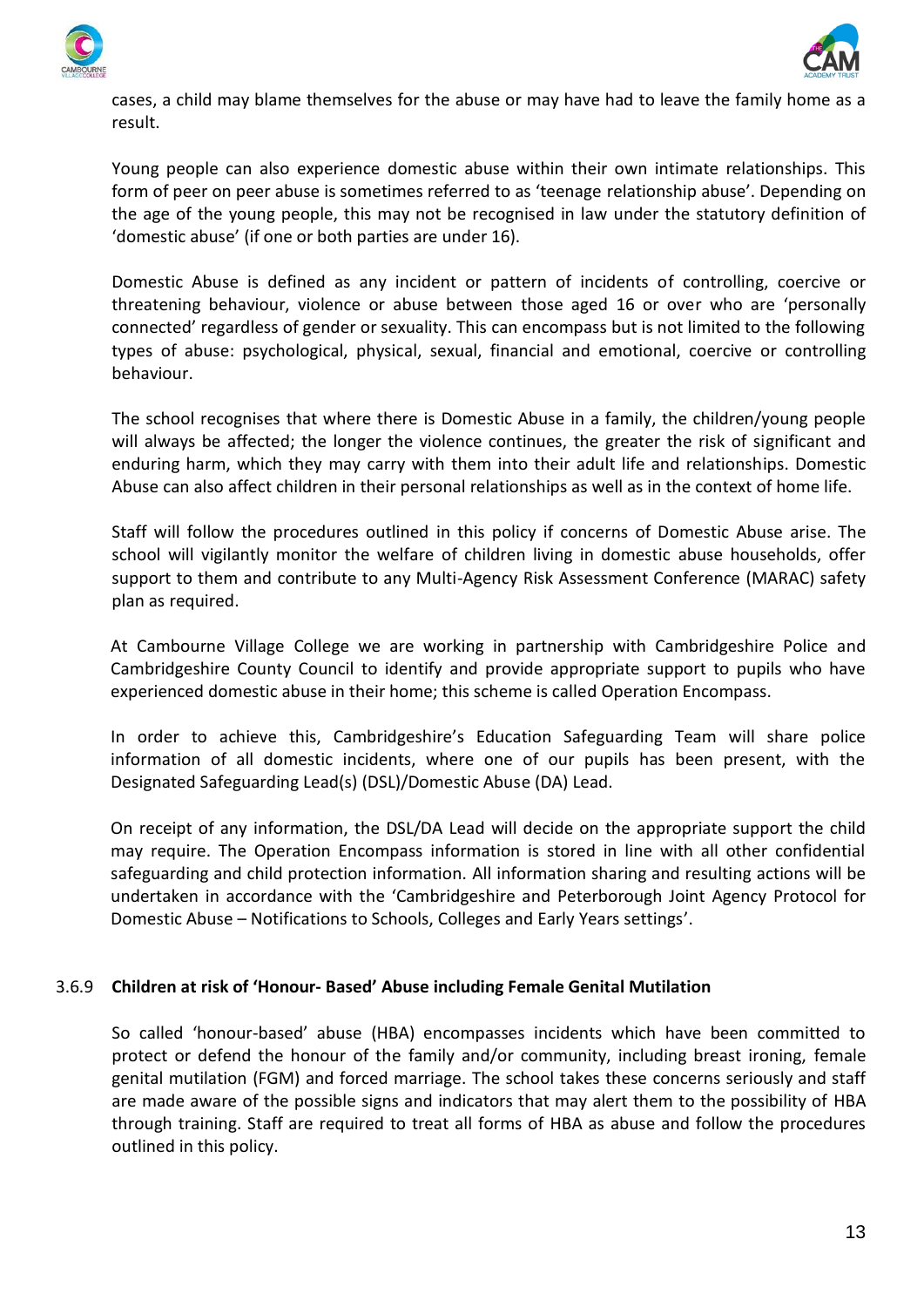



FGM is a procedure involving the partial or total removal of the external female genitalia or other injury to the female genital organs. FGM is illegal in the UK. Any indication that a child is at risk of FGM, where FGM is suspected, or where the woman is under 18, will be dealt with under the child protection procedures outlined in this policy. Staff will report concerns to the DSL, who will make appropriate and timely referrals to social care. In these cases, parents will not be informed before seeking advice and the case will still be referred to social care even if it is against the pupil's wishes.

In accordance with the Female Genital Mutilation Act, it is a statutory duty for teachers in England and Wales to report 'known' cases of FGM in under-18s which they identify in the course of their professional work to the police. Teachers should still consider and discuss any such case with the DSL and involve social care as appropriate, but the teacher will personally report to the police that an act of FGM appears to have been carried out.

### 3.6.10 **Children who have returned home to their family from care**

The school recognises that a previously looked after child potentially remains vulnerable. School will vigilantly monitor the welfare of previously looked after children, keep records and notify Social Care as soon as there is a recurrence of a concern in accordance with the Cambridgeshire and Peterborough Safeguarding Children Partnership Board 'Inter - Agency Procedures.'

# 3.6.11 **Children showing signs of Abuse and/or Neglect**

School recognises that experiencing abuse or neglect may have an adverse impact on those children which may last into adulthood without appropriate intervention and support. School may be the only stable, secure and predictable element in the lives of children at risk. Children who have experienced abuse or neglect may display this through their own behaviour, which may be challenging and defiant or passive and withdrawn. We recognise that children may develop abusive behaviours and that these children may need to be referred on for appropriate support and intervention.

All staff should be aware that safeguarding incidents and/or behaviours can be associated with factors outside the school or college and/or can occur between children outside of these environments. All staff, but especially the designated safeguarding lead (and deputies) should consider whether children are at risk of abuse or exploitation in situations outside their families. Extra-familial harms take a variety of different forms and children can be vulnerable to multiple harms including (but not limited to) sexual exploitation, criminal exploitation, and serious youth violence.

School will provide training for staff to ensure that they have the skills to identify and report cases, or suspected cases, of abuse in accordance with the procedures outlined in this policy.

#### 3.6.12 **Children at Risk of Radicalisation**

Children are vulnerable to extremist ideology and radicalisation. Similar to protecting children from other forms of harms and abuse, protecting children from this risk should be a part of a schools' or colleges' safeguarding approach.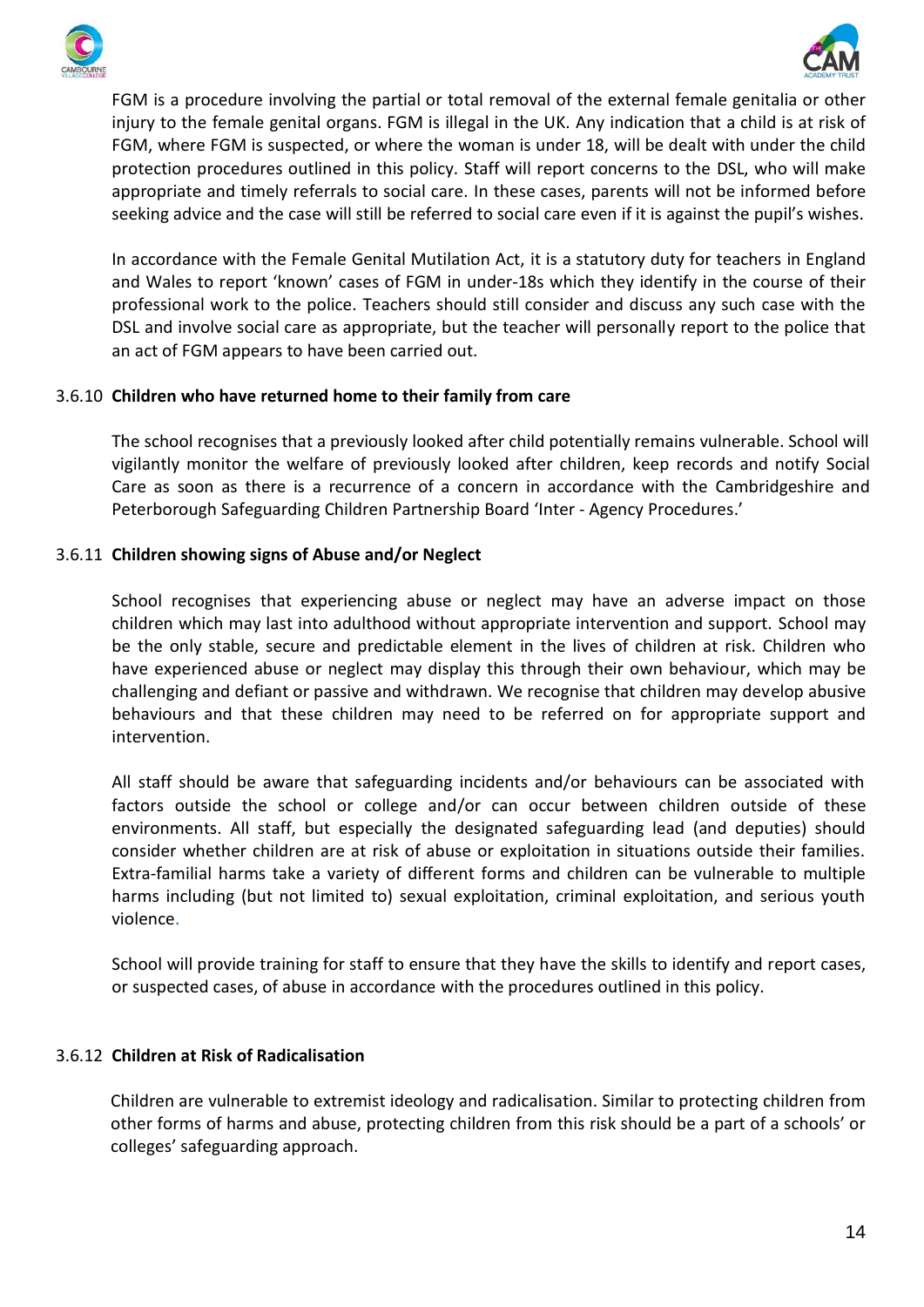



The governing body will ensure that the DSL has undertaken Prevent awareness training and that all staff receive training about the Prevent Duty.

Staff are required to be alert to changes in children's behavior which could indicate they need help or protection. Concerns that a child is at risk of radicalisation are referred to the DSL in the usual way. The school's/college's designated safeguarding lead (and any deputies) should be aware of local procedures for making a Prevent referral.

See also 'The Prevent Duty, Departmental advice for schools and childcare providers', DfE (June 2015), and 'Revised Prevent Duty Guidance: for England and Wales,' HM Government, (July 2015).

### 3.6.13 **Privately Fostered Children**

Private fostering is when a child under the age of 16, (under 18 if disabled) is provided with care and accommodation by a person who is not a parent, person with parental responsibility for them or relative in their own home for 28 days or more.

The school will follow the mandatory duty to inform the local authority of any 'Private Fostering' arrangements and refer to the Specialist Fostering Team.

### 3.6.14 **Children who have Family Members in Prison**

The school is committed to supporting children and young people who have a parent or close relative in prison and will work with the family to find the best ways of supporting the child.

The school recognises that children with family members in prison are at risk of poor outcomes including: poverty, stigma, isolation, poor mental health and poor attendance.

The school will treat information shared by the family in confidence and it will be shared on a 'need to know' basis.

The school will work with the family and the child to minimise the risk of the child not achieving their full potential.

#### **4.0 PREVENTING UNSUITABLE PEOPLE FROM WORKING WITH CHILDREN**

- 4.1 The school will operate safer recruitment practices including ensuring appropriate DBS and reference checks are undertaken according to Part Three of 'Keeping Children Safe in Education', 2021. This section should be read in conjunction with the school's Safer Recruitment Policy.
- 4.2 The governing body will ensure that at least one of the persons who conducts an interview has completed safer recruitment training**.**

#### **The following members of staff have undertaken Safer Recruitment training**

Richard Beaumont Philippa Boyns Claire Coates Hannah Curtis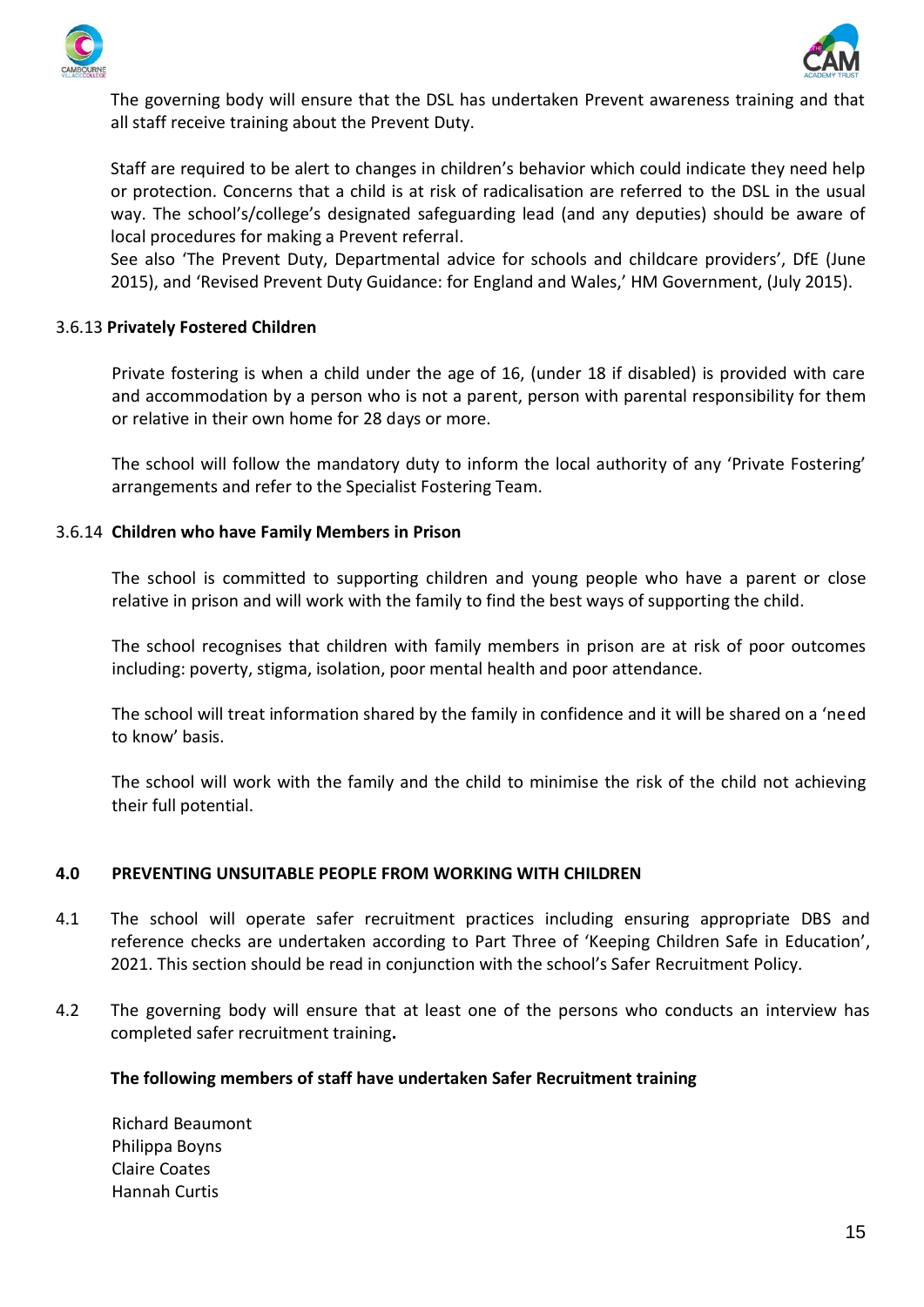



Lucy Durrant Gareth Furbank Lesley Harvey Alison Hodgson Susanne Mallett Emily Gildea Cordelia Myers James Russen Simon Smyth Liz Taylor Kerry Urtone

Alison Bik Catherine Collins Charlotte Dear Geetha Dorairaj Salma Edis Josephine Jenkins Chris Piekuta Sarah Stevens

Simon Krintas - Governor Suzanne Richards - Governor Nigel Taylor - Governor

# **4.3 Allegations that may meet the harms threshold (Part Four, Section One)**

- 4.3.1 Any allegation of abuse made against a member of staff (including supply staff and volunteers) that meets the harms threshold as set out in Keeping Children Safe in Education, 2021, Part Four, Section One, will be reported straight away to the Head Teacher or Principal.
- 4.3.2 In cases where the Head Teacher or Principal is the subject of an allegation, it will be reported to the Chair of Governors. The school will follow the procedures set out in Part Four of 'Keeping Children Safe in Education', 2021.
- 4.3.3 The school will consult with the Local Authority Designated Officer (LADO) in the event of an allegation being made against a member of staff, volunteer or agency/supply staff and adhere to the relevant procedures set out in 'Keeping Children Safe in Education', 2021 *and the school's HR Policies, and seek advice from their HR provider.*
- 4.3.4 The Headteacher or Chair of Governors will ensure that all allegations are reported to the LADO within one working day. The LADO will advise on all further action to be taken.
- 4.3.5 Before contacting the LADO, schools and colleges should conduct basic enquiries in line with local procedures to establish the facts to help them determine whether there is any foundation to the allegation, being careful not to jeopardise any future police investigation.
- 4.3.6 Where the school or college identify a child has been harmed they should contact children's social care and as appropriate the police immediately.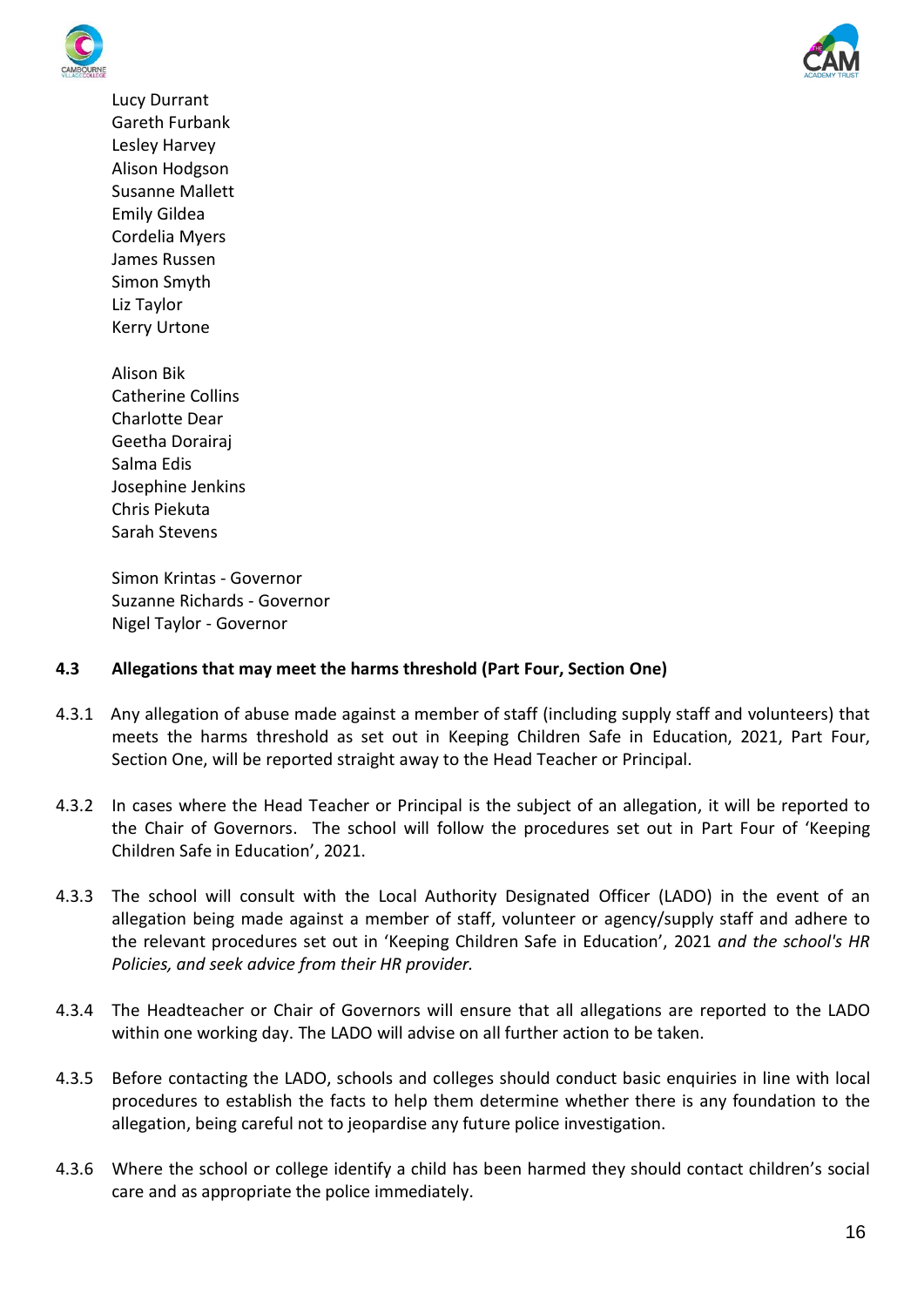



- 4.3.7 School/college will consider:
	- **Looking after the welfare of the child** the designated safeguarding lead is responsible for ensuring that the child is not at risk and referring cases of suspected abuse to the local authority children's social care.
	- **Investigating and supporting the person subject to the allegation** the case manager should discuss with the LADO, the nature, content and context of the allegation, and agree a course of action.
- 4.3.8 The school will ensure that any disciplinary proceedings against staff, supply staff or volunteers relating to child protection matters are concluded in full even when the member of staff, supply staff or volunteer is no longer employed at the school and that notification of any concerns is made to the relevant authorities and professional bodies and included in references where applicable.
- 4.3.9 Staff (including supply staff and volunteers) who are the subject of an allegation have the right to have their case dealt with fairly, quickly, and consistently and to be kept informed of its progress. Suspension should not be an automatic response when an allegation is reported. However, in some cases, staff may be suspended where this is deemed to be the best way to ensure that children are protected.

# 4.4 **Concerns that do not meet the harms threshold (Part Four, Section Two)**

- 4.4.1 Low level concerns that do not meet the harms threshold should be reported to the Headteacher/Principal. NB: The term low level does not mean that it is insignificant, it means that the behaviour towards a child does not meet the harms test.
- 4.4.2 In cases where the Head Teacher or Principal is the subject of an allegation, it will be reported to the Chair of Governors. The school will follow the procedures set out in Part our of 'Keeping Children Safe in Education', 2021.
- 4.4.3 The school/college will deal with any such concern, no matter how small, where an adult working in or on behalf of the school or college may have acted in a way that:
	- is inconsistent with the staff code of conduct, including inappropriate conduct outside of work; and
	- does not meet the allegations threshold or is otherwise not considered serious enough to consider a referral to the LADO.
- 4.4.4 All low-level concerns should be recorded in writing. The record should include details of the concern, the context in which the concern arose, and action taken. The name of the individual sharing their concerns should also be noted, if the individual wishes to remain anonymous then that should be respected as far as reasonably possible.
- 4.4.5 Schools and colleges can decide where these records are kept, but they must be kept confidential, held securely and comply with the Data Protection Act 2018 and the UK General Data Protection Regulation (UK GDPR)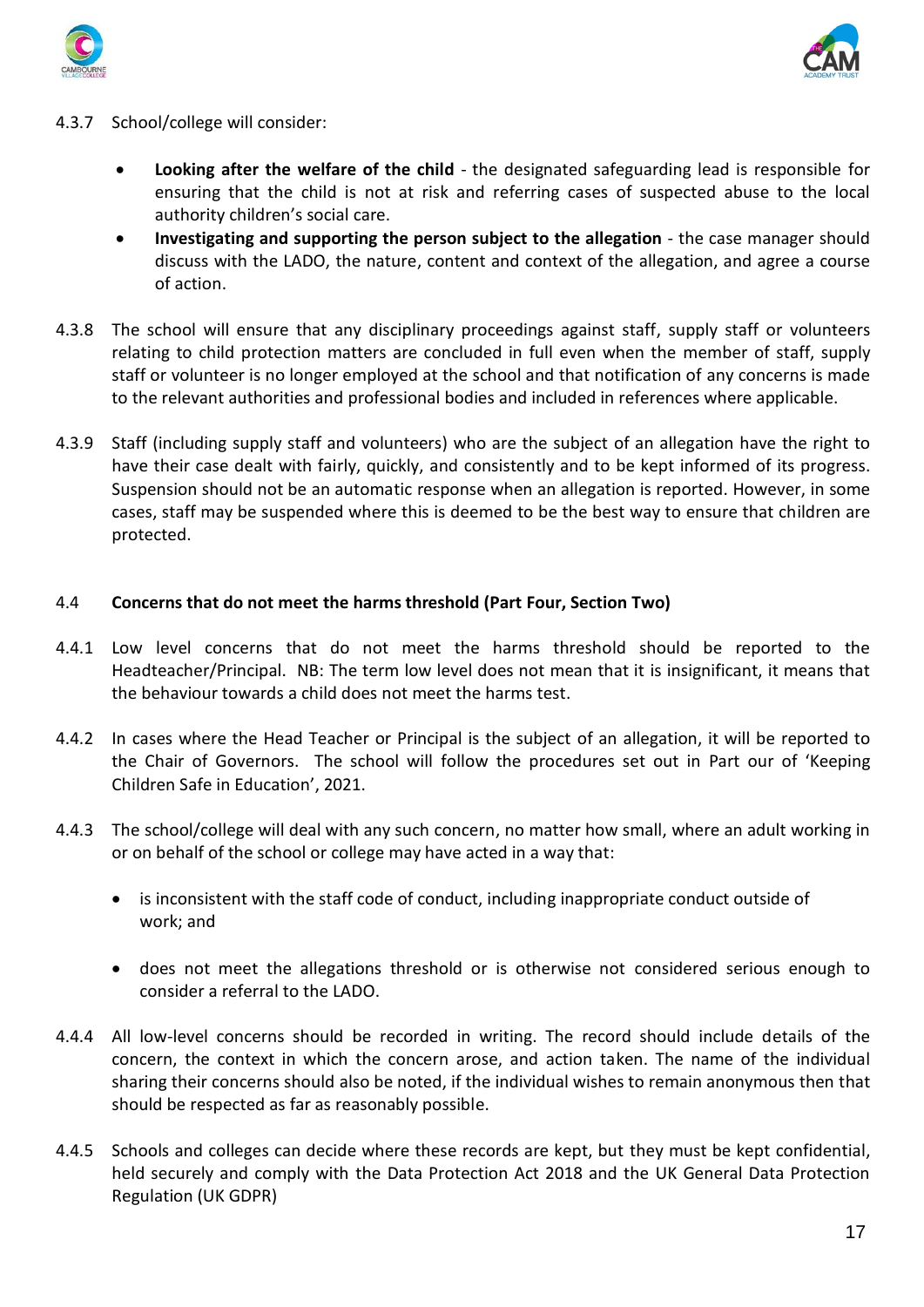



*At Cambourne Village College, all concerns relating to staff are logged and stored securely within a folder on our internal document management system, which has limited access by named personnel.* 

- 4.5 The school will promote an open and transparent culture in which all concerns about all adults working in or on behalf of the school or college (including supply teachers, volunteers and contractors) are dealt with promptly and appropriately. This will enable the school/college to identify concerning, problematic or inappropriate behaviour early; minimise the risk of abuse; and ensure that adults working in or on behalf of the school/college are clear about professional boundaries and act within these boundaries, and in accordance with the ethos and values of the institution.
- 4.5.1 School/College should ensure that **all** staff, paid and unpaid, are aware of the need for maintaining appropriate and professional boundaries in their relationships with pupils and parents/carers as advised within the Local Authority's Code of Conduct: 'Guidance for Safer Working Practice for Adults who work with Children and Young People in Education Settings' (May 2019). As part of the Induction process, all staff, paid and unpaid, will receive guidance about how to create appropriate professional boundaries (in both the real and virtual world) with all children, especially those with a disability or who are vulnerable.
- 4.5.2 The school will ensure that staff, supply staff and volunteers are aware that sexual relationships with pupils aged under 18 are unlawful and could result in legal proceedings taken against them under the Sexual Offences Act 2003 (Abuse of Position of Trust).

### **5.0 OTHER RELATED POLICIES AND PROCEDURES**

#### **5.1 Use of Mobile Phones Policy**

5.1 Our policy on use of mobile phones, cameras and sharing of images is set out in the IT Acceptable Use Policy document and is reviewed annually. Copies of this policy are available on request. It is recognised that personal mobile phones have the potential to be used inappropriately and therefore the school has developed a policy to outline the required protocol for all staff, students, volunteers and parents/carers.

# **6.0 GOVERNING BODY SAFEGUARDING RESPONSIBILITIES**

- 6.1 Governing bodies should ensure they facilitate a whole school/college approach to safeguarding. This means ensuring safeguarding and child protection are at the forefront and underpin all relevant aspects of process and policy development. Ultimately, all systems, processes and policies should operate with the best interests of the child at their heart.
- 6.2 The governing body fully recognises its responsibilities with regards to safeguarding and promoting the welfare of children. It aims to ensure that the policies, procedures and training in school are effective and comply with the law and government guidance at all times.

It will:

• Nominate a governor for safeguarding who will take leadership responsibility for the school's safeguarding arrangements and practice and champion safeguarding issues.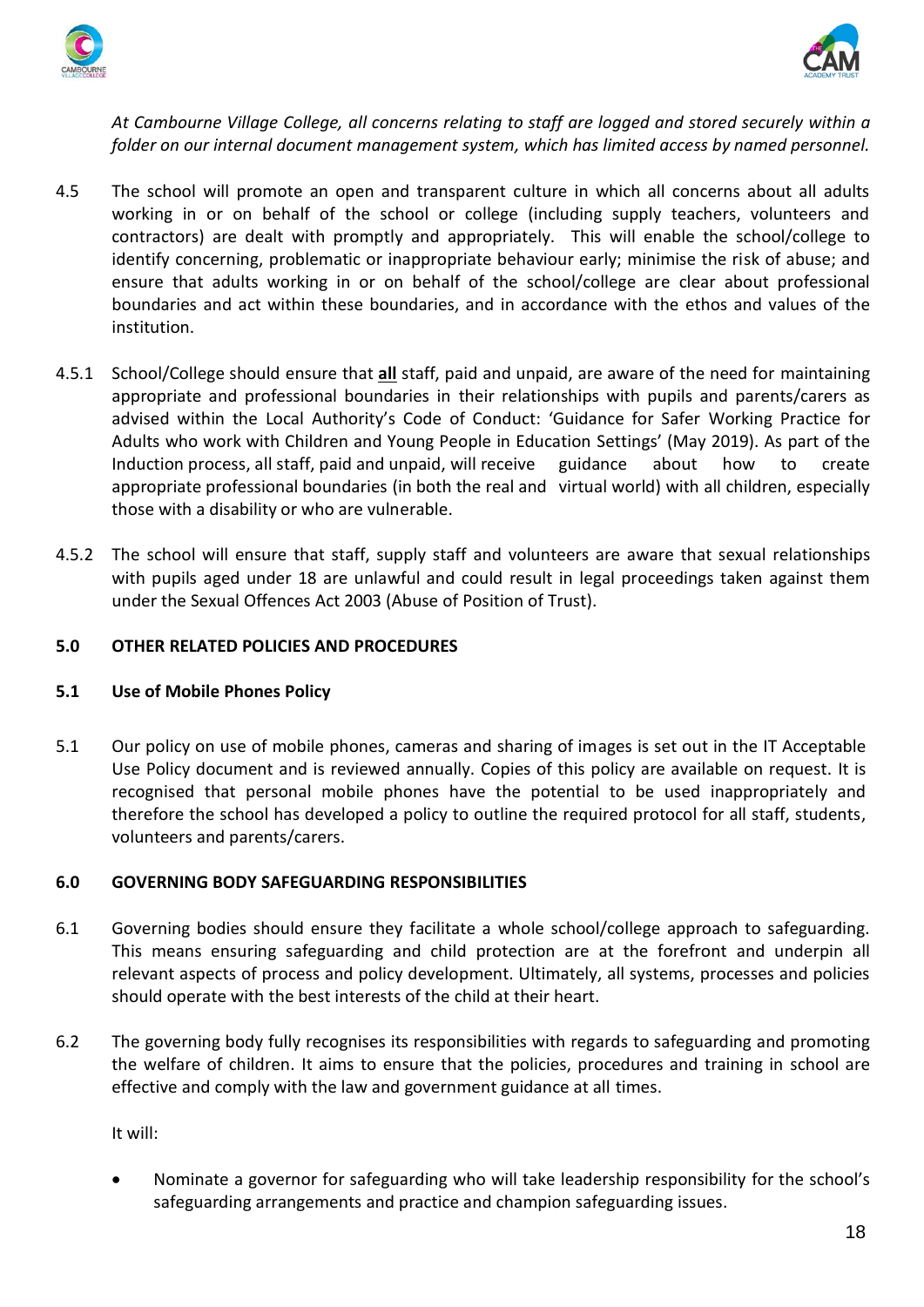



- Ensure an annual safeguarding report is made to the full governing body and copied to the Education Safeguarding Team. Any weaknesses will be rectified without delay.
- Ensure that this Safeguarding and Child Protection policy is annually reviewed, ratified, updated and understood and followed by all staff.
- It will be published on the school website.
- Ensure that children's exposure to potential risks while using the internet is limited by having in place age appropriate filtering and monitoring systems.
- Ensure children's wishes and feelings are taken into account where there are safeguarding concerns.

# 6.3 **Use of school/college premises for non-school/college activities**

- 6.3.1 If the governing body provides extended school/college facilities or before or after school activities directly under the supervision or management of school staff, the school's arrangements for safeguarding as written in this policy shall apply.
- 6.3.2 Where services or activities are provided separately by another organisation or individual, either on or off school site, the governing body will seek assurance that they have appropriate policies and procedures in place to keep children safe and there are arrangements to liaise with the school on these matters where appropriate.

| This policy was ratified on <i></i> and will be reviewed in <b>September 2022</b> |  |
|-----------------------------------------------------------------------------------|--|
| Signed by the Headteacher                                                         |  |
| <b>Chair of Governors</b>                                                         |  |
| Designated Safeguarding Lead<br>(if appropriate).                                 |  |
| This policy links to our:                                                         |  |
| Anti-bullying policy<br>$\circ$                                                   |  |
| Attendance policy (including Children Missing Education)<br>$\circ$               |  |
| Discipline and Behaviour policy<br>$\circ$                                        |  |
| Complaints policy<br>$\circ$                                                      |  |
| <b>Equality and Diversity policy</b><br>$\circ$                                   |  |
| Managing illness and Medicines Policy<br>$\circ$                                  |  |
| Health and Safety policy<br>$\circ$                                               |  |
| Acceptable Use of ICT Policy<br>$\circ$                                           |  |
| Safer Employment Policy<br>$\circ$                                                |  |
| Staff Code of Conduct/Safer Working Practice<br>$\circ$                           |  |
| Staff Discipline and Grievance procedures<br>$\circ$                              |  |
| Managing illness and Medicines Policy<br>$\circ$                                  |  |
| <b>SEND Policy</b><br>$\circ$                                                     |  |

o Whistleblowing policy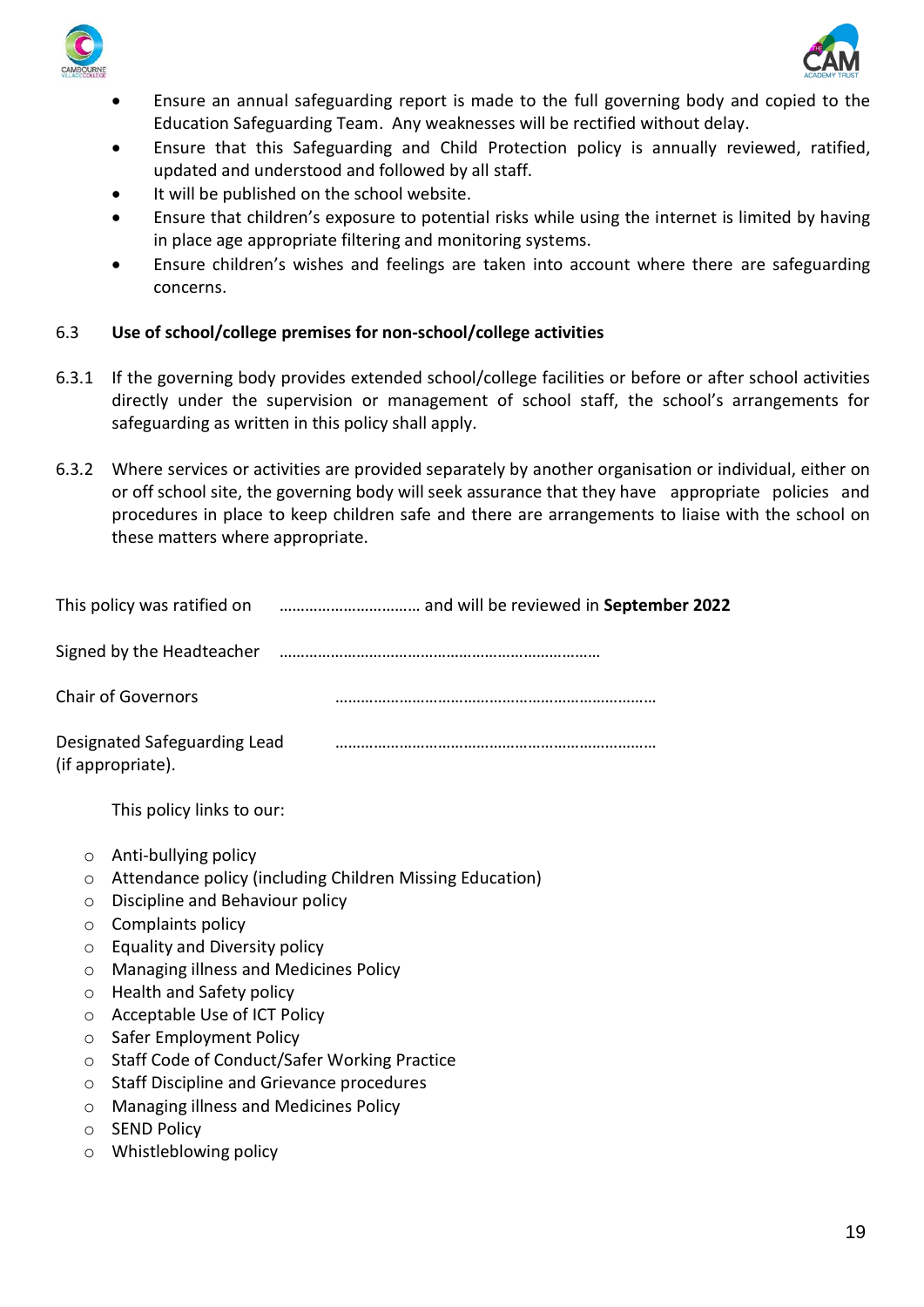



#### **FOUR CATEGORIES OF ABUSE**

**Physical Abuse** - may involve hitting, shaking, throwing, poisoning, burning or scalding, drowning, suffocating, or otherwise causing physical harm to a child. Physical harm may also be caused when a parent or carer fabricates the symptoms of, or deliberately induces, illness in a child.

**Neglect** - persistent failure to meet a child's basic physical and/or psychological needs, likely to result in the serious impairment of the child's health or development.

It may occur during pregnancy as a result of maternal substance misuse.

It may involve the neglect of or lack of responsiveness to a child's basic emotional needs.

It also includes parents or carers failing to:

- Provide adequate food, clothing and shelter including exclusion from home or abandonment
- Protect a child from physical and emotional harm or danger
- Ensure adequate supervision including the use of inadequate care-givers
- Ensure access to appropriate medical care or treatment

**Emotional Abuse** - Is the persistent emotional maltreatment so as to cause severe and adverse effects on a child's emotional development.

It may involve conveying to a child that they are:

- Worthless
- Unloved
- Inadequate
- Valued only insofar as they meet another persons needs

It may include:

- not giving the child opportunities to express their views
- deliberately silencing them
- 'making fun' of what they say or how they communicate

It may also feature age or developmentally inappropriate expectations being imposed on children including:

- interactions that are beyond the child's developmental capability
- overprotection and limitation of exploration and learning
- preventing participation in normal social interaction.

It may involve:

- Seeing or hearing the ill-treatment of another
- Serious bullying (including cyberbullying) causing children frequently to feel frightened or in danger
- The exploitation or corruption of children

Some level of emotional abuse is involved in all types of maltreatment although it may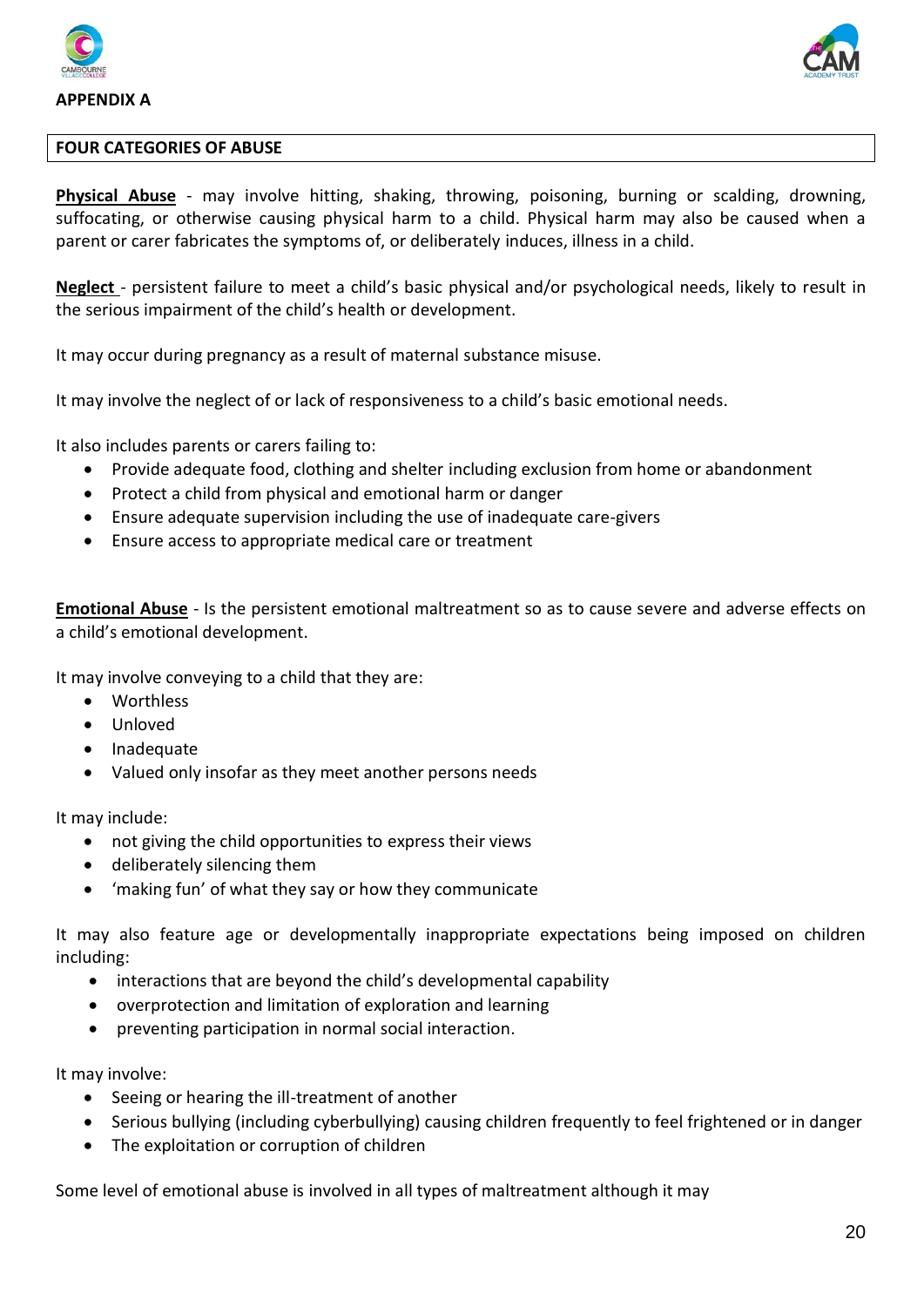



**Sexual Abuse** – involves forcing or enticing a child or young person to take part in sexual activities, not necessarily involving a high level of violence, whether or not the child is aware of what is happening.

This may involve:

- physical contact including assault by penetration (e.g. rape or oral sex)
- non-penetrative acts such as masturbation, kissing, rubbing and touching outside of clothing
- non-contact activities involving:
	- children in looking at, or in the production of, sexual images,
	- children in watching sexual activities
	- or encouraging children to behave in sexually inappropriate ways
	- grooming a child in preparation for abuse (including via the internet).

Sexual abuse is not solely perpetrated by adult males. Women can also commit acts of sexual abuse, as can other children.

### **APPENDIX B**

# **USEFUL CONTACTS - CAMBRIDGESHIRE AND PETERBOROUGH**

Cambridgeshire and Peterborough Safeguarding Children Partnership Board – Safeguarding Inter-Agency Procedures<http://www.safeguardingcambspeterborough.org.uk/children-board/>

| <b>Education Safeguarding Team</b>              | ECPS.General@cambridgeshire.gov.uk |
|-------------------------------------------------|------------------------------------|
| Police Child Abuse Investigation Unit           | Tel: 101                           |
| <b>Useful Contacts - Cambridgeshire</b>         |                                    |
| Education Safeguarding Manager - Sara Rogers    | sara.rogers@cambridgeshire.gov.uk  |
| Early Help Hub (EHH)                            | Tel: 01480 376666                  |
| Customer Service Centre - social care referrals | Tel: 0345 045 5203                 |
| Emergency Duty Team (out of hours)              | Tel: 01733 234724                  |
| Local Authority Designated Officer (LADO)       |                                    |
| LADO@cambridgeshire.gov.uk                      | Tel: 01223 727967                  |
| Senior Education Adviser - Phil Nash            | Tel: 01223 699448                  |
| <b>Useful Contacts - Peterborough</b>           |                                    |
| Education Safeguarding Lead - Sue Proffitt      | susan.proffitt@peterborough.gov.uk |
| Early Help                                      | Tel: 01733 863649                  |
| Customer Service Centre - social care referrals | Tel: 01733 864180                  |
| Emergency Duty Team (Out of hours)              | Tel: 01733 234724                  |
| Local Authority Designated Officer (LADO)       |                                    |
| Gisela Jarman                                   | Tel: 01733 864038                  |
| Jane Bellamy                                    | Tel: 01733 864790                  |
|                                                 |                                    |

# **Relevant Documents**